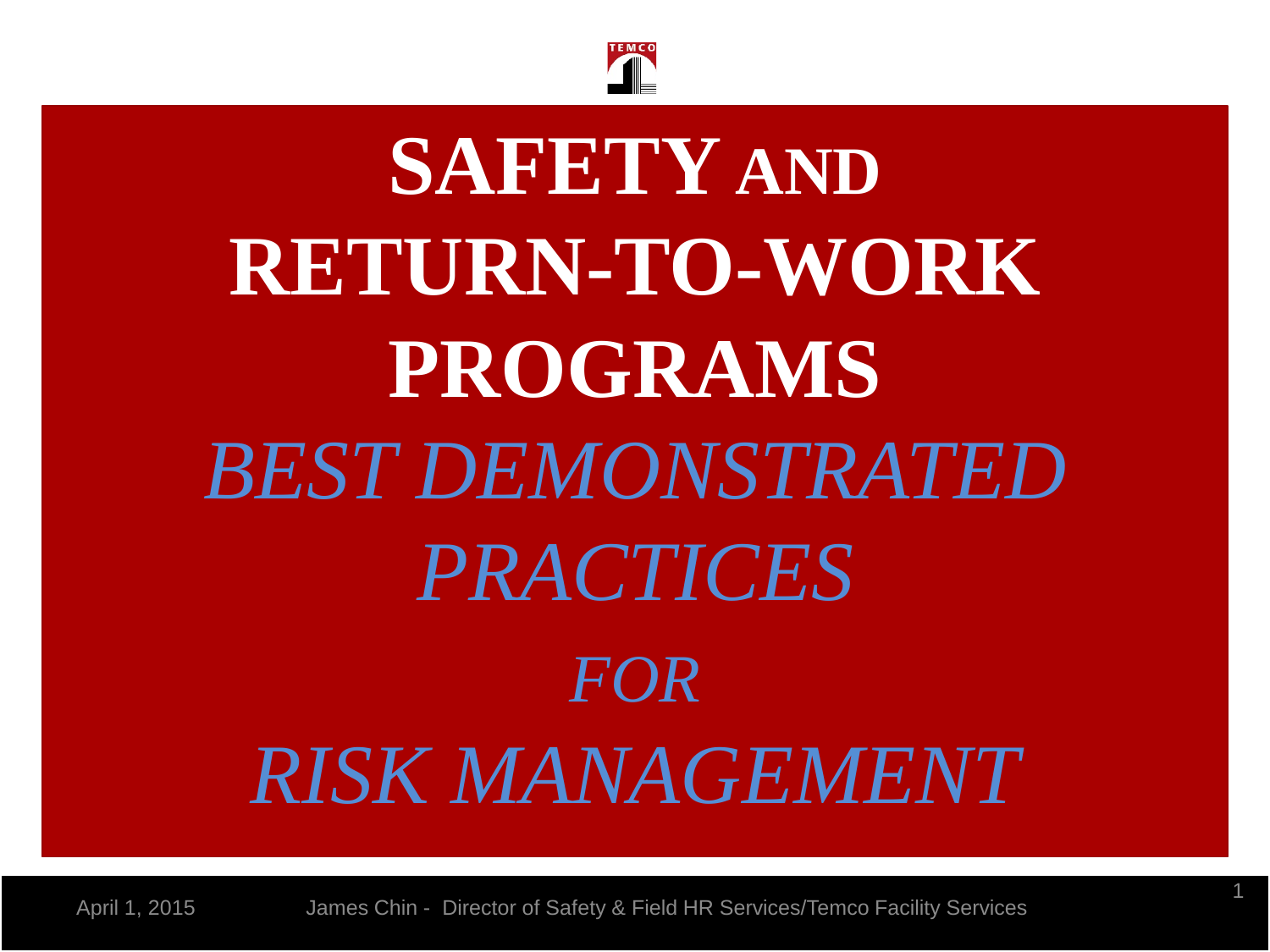

*"It is truly an honor to return to the Long Island Chapter - ASSE after more than thirty years to present before my constituency of safety professionals at this 2015 Professional Development Conference."*

*James M. Chin*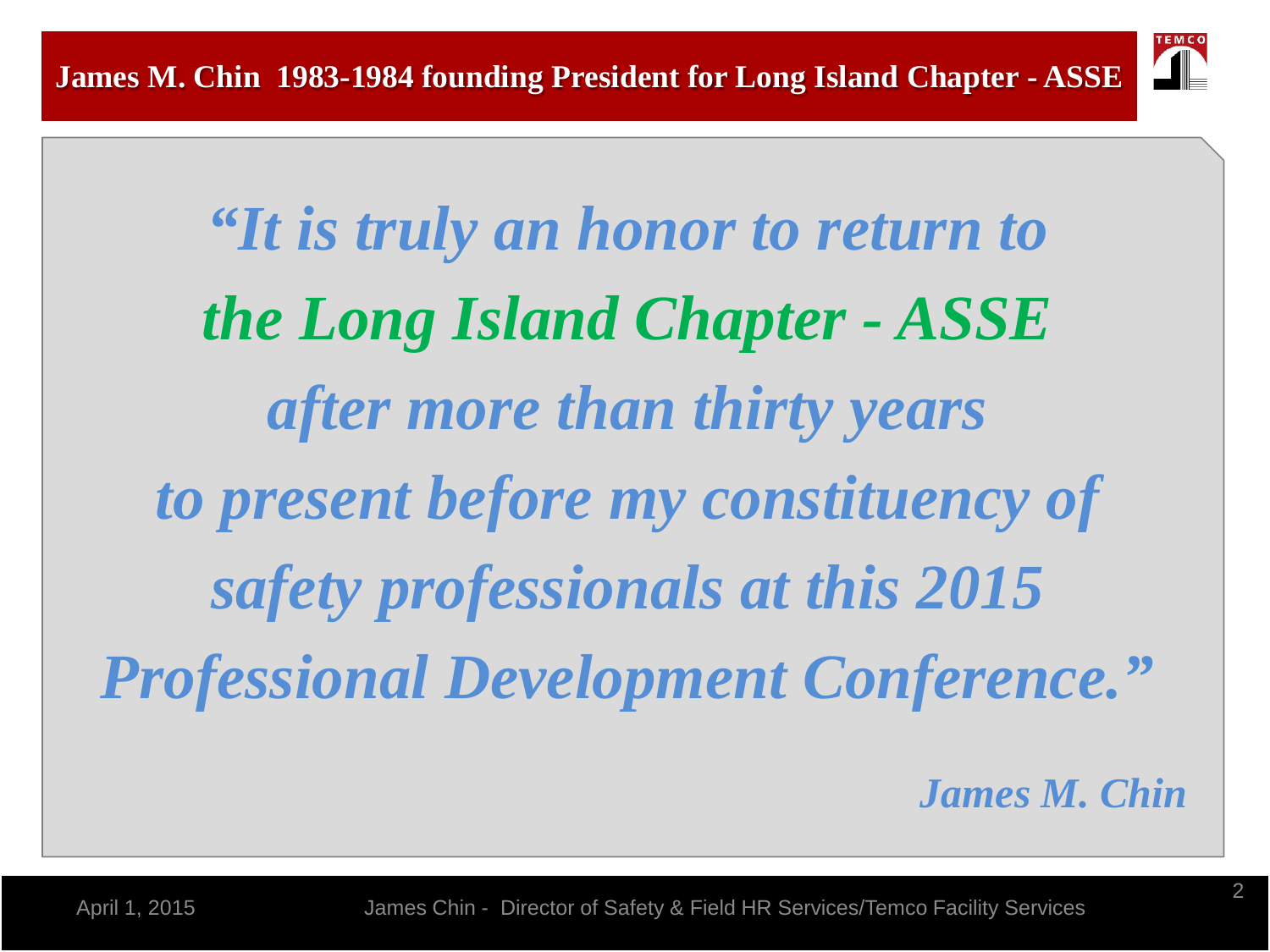

#### **James M. Chin**

*"quintessential safety & risk management professional"*

- 1983-1984 founding President for Long Island Chapter, NY ASSE
- 1988-89 President LI Loss Prevention Managers Association
- CIMS/CIMS-GB ISSA CIMS Expert (I.C.E) certification with Honors
- **Certified Safety & Security Professional (CSSP) #405**
- **Certified Hazard Control Manager (CHCM) master level #2038**
- **→ Expert Witness for Industrial & Public Safety and Fire Protection**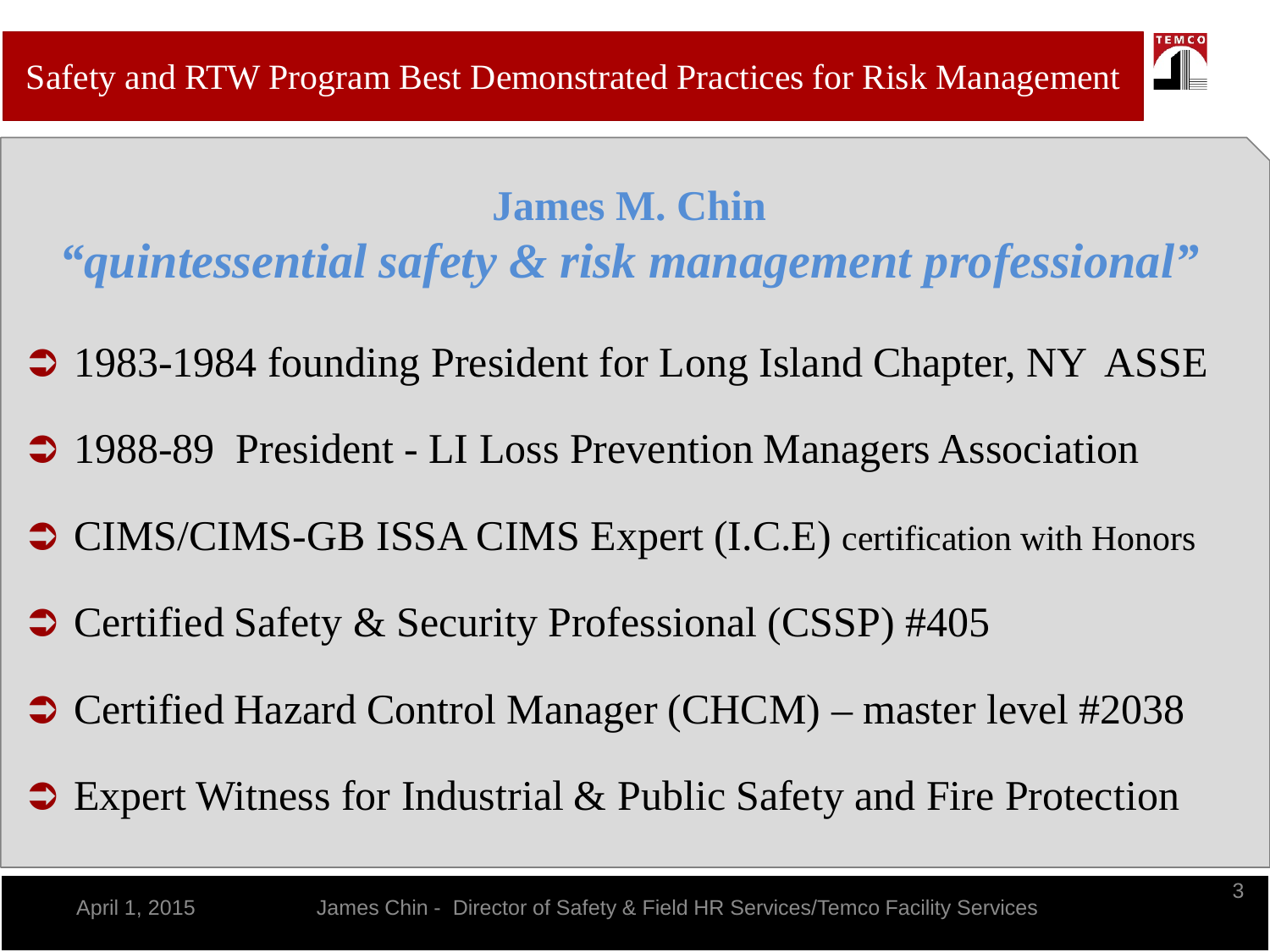

#### *Over the past forty years -*

Developed the safety culture and implemented best demonstrated safety & risk management practices for

#### *Building Maintenance Service Industry*

(Temco Facility Services; Control Building Services; ISS Intl. Service Systems; Initial Contract Services; and Arcade Building Maintenance)

#### *Educational Institutions*

(NY DOE; NJ BOE; Utica College; Seton Hall University; and CSU SJSU)

#### *Private Sector Companies*

(Wave Optics-Flextronics; SpinCircuit-Cadence; and OneBPO)

#### *Insurance Industry*

(Home, Wausau, Allstate, CIGNA, AIG and Hamond & Regine)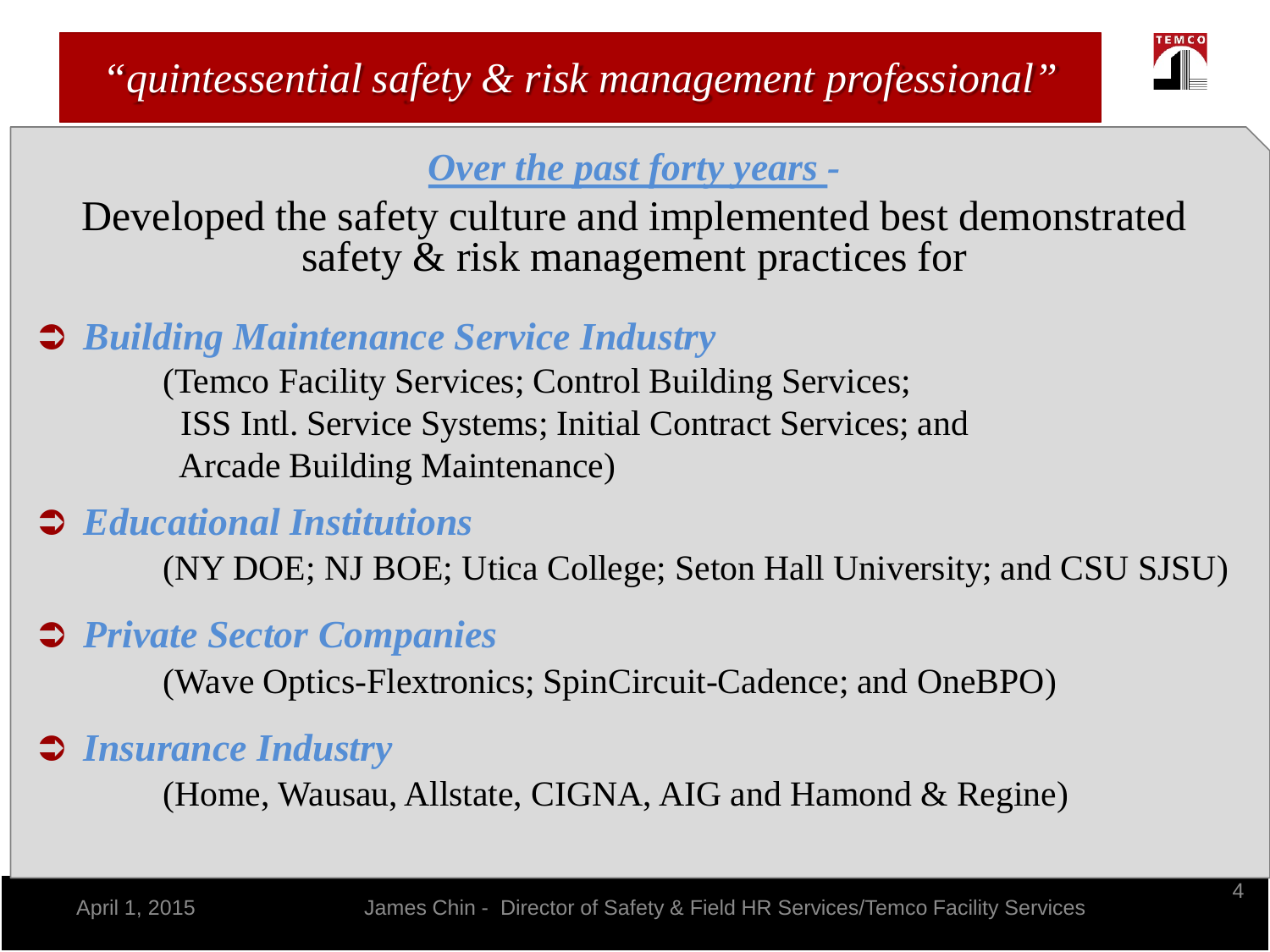

## *Building Maintenance Service Industry*

- $\triangleright$  Saved in excess of \$2,000,000 in insurance premiums
- $\geq 10\%$  30% annual reduction for incident frequency rates

### *Educational Institutions*

 Reduced Workers' Compensation Insurance ExMod Factor from 1.34 down to .82 for \$650,000 premium reduction Earned \$266,000 dividends for WC loss reductions

### *Private Sector Companies*

 $\geq 60\%$  workers compensation rate reduction for retro and recurring insurance premiums cost savings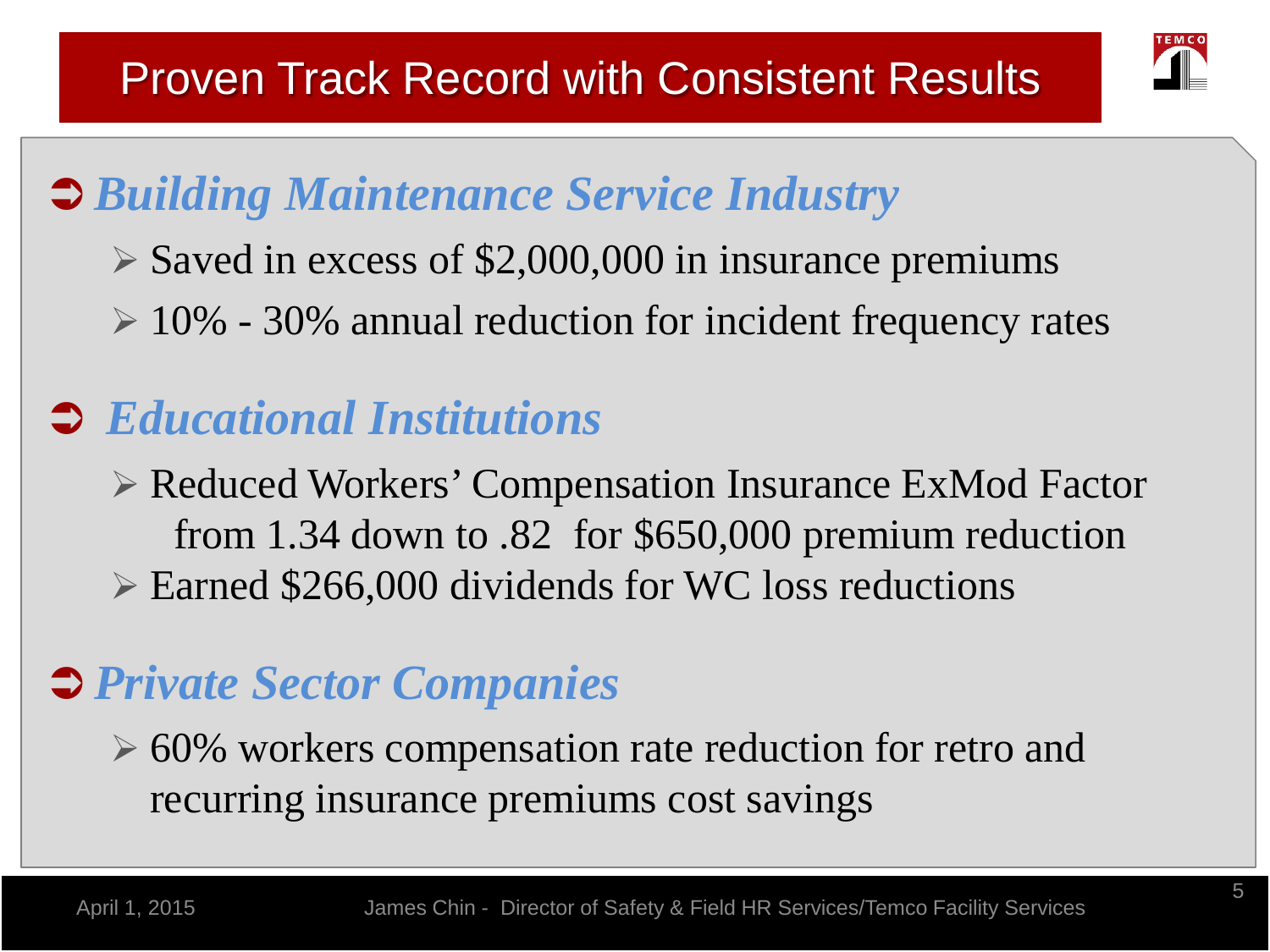

### *Flash forward 2015*

- $\supset$  **Temco Facility Services, Inc.** 
	- **Developed & implemented safety culture corporate-wide**
	- **Reduced frequency of incidents by 30% consistently**
	- **Reduced severity of incidents by 25% (adjusted with loss development factor of 2.0)**
	- **RTW Program with Modified Duty Assignments reducing LWD by 25%**
	- **Reaffirms Temco Facility Services, Inc. as the premiere building services company of choice.**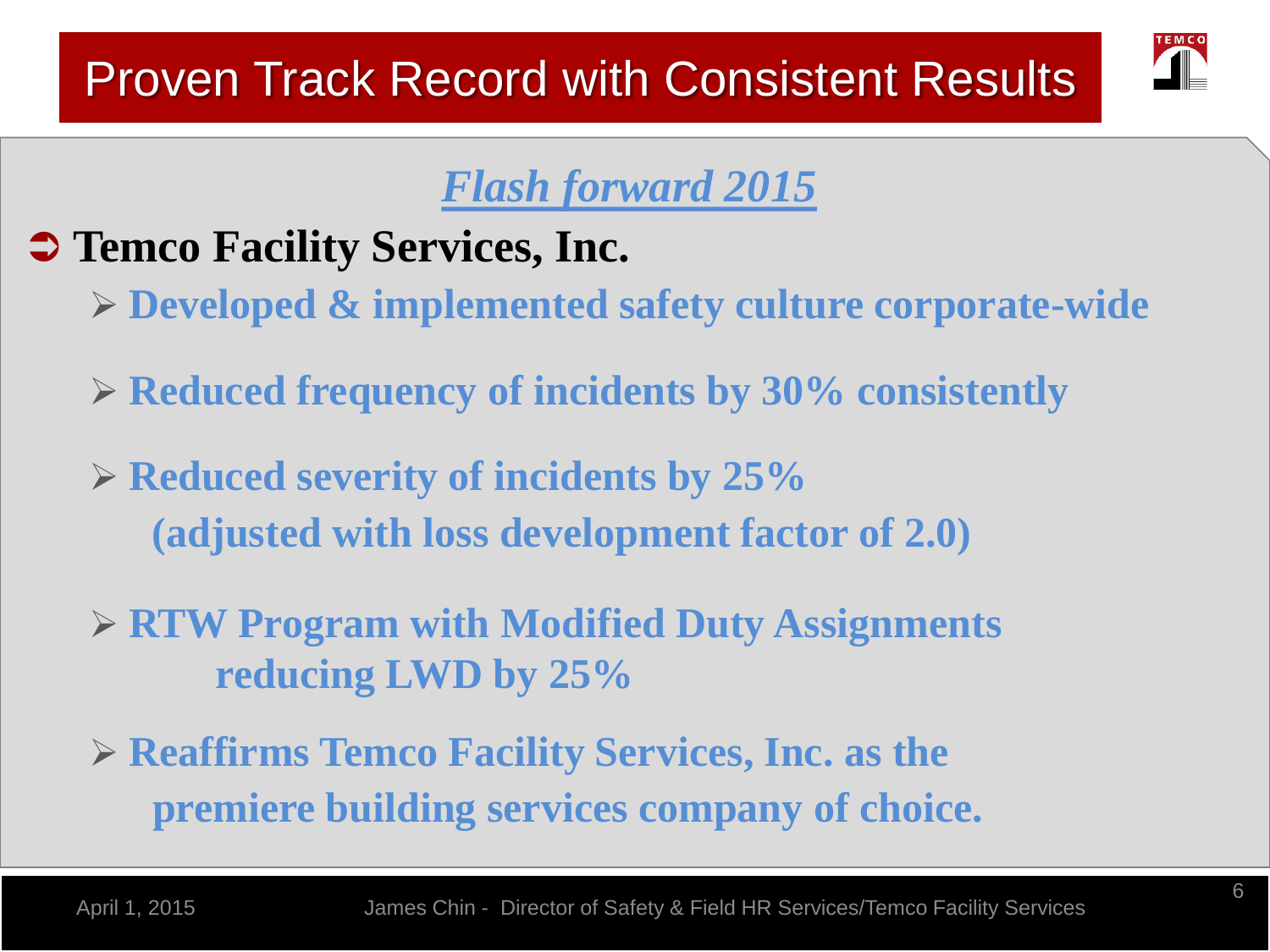

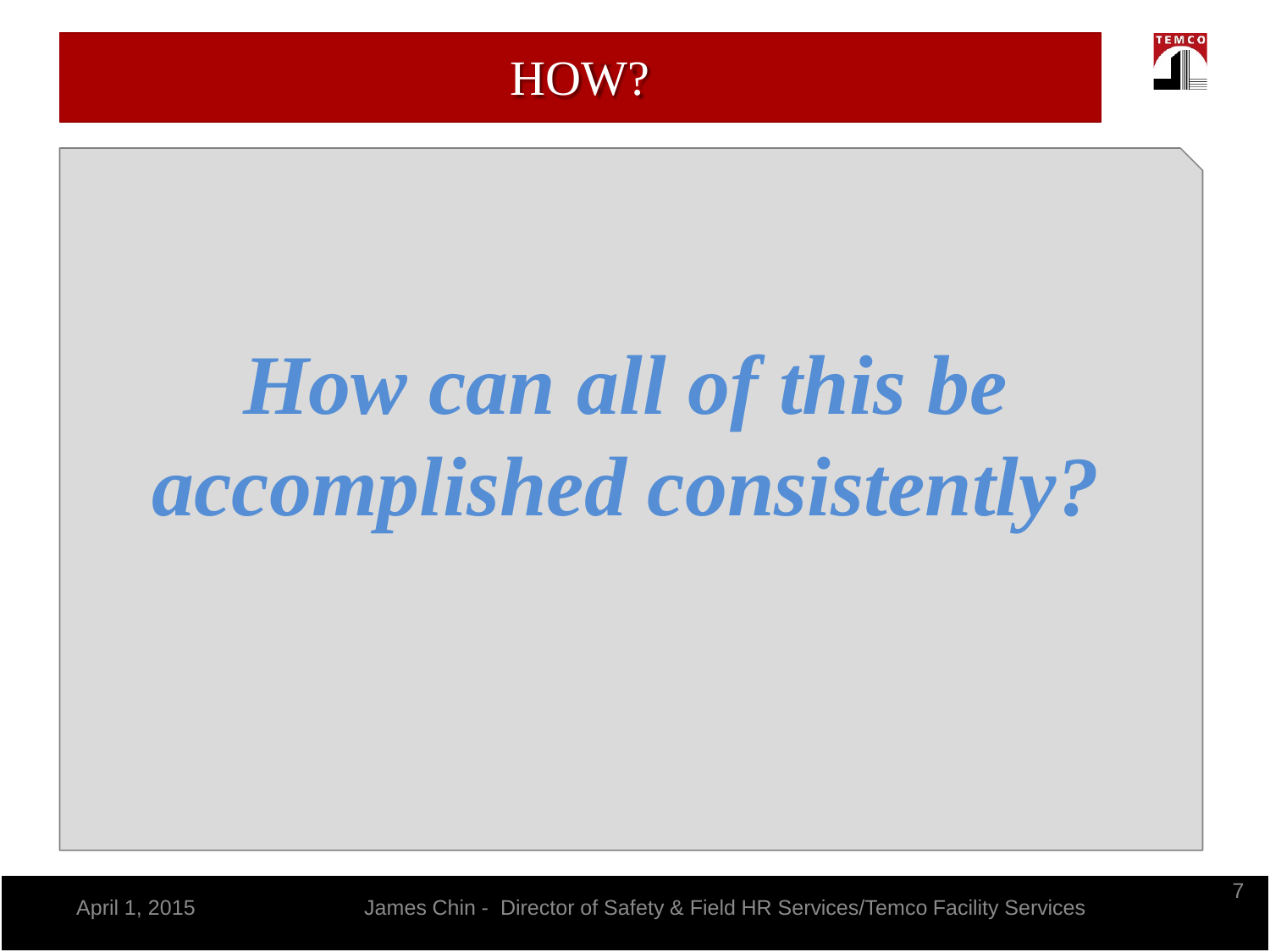



- **Safety Culture**
- **Corporate-wide Safety & Health Programs**
- **Return-To-Work (RTW) Modified Duty Program**
- **WC and GL and Vehicle Chargeback Programs**
- **Management Commitment & Teamwork**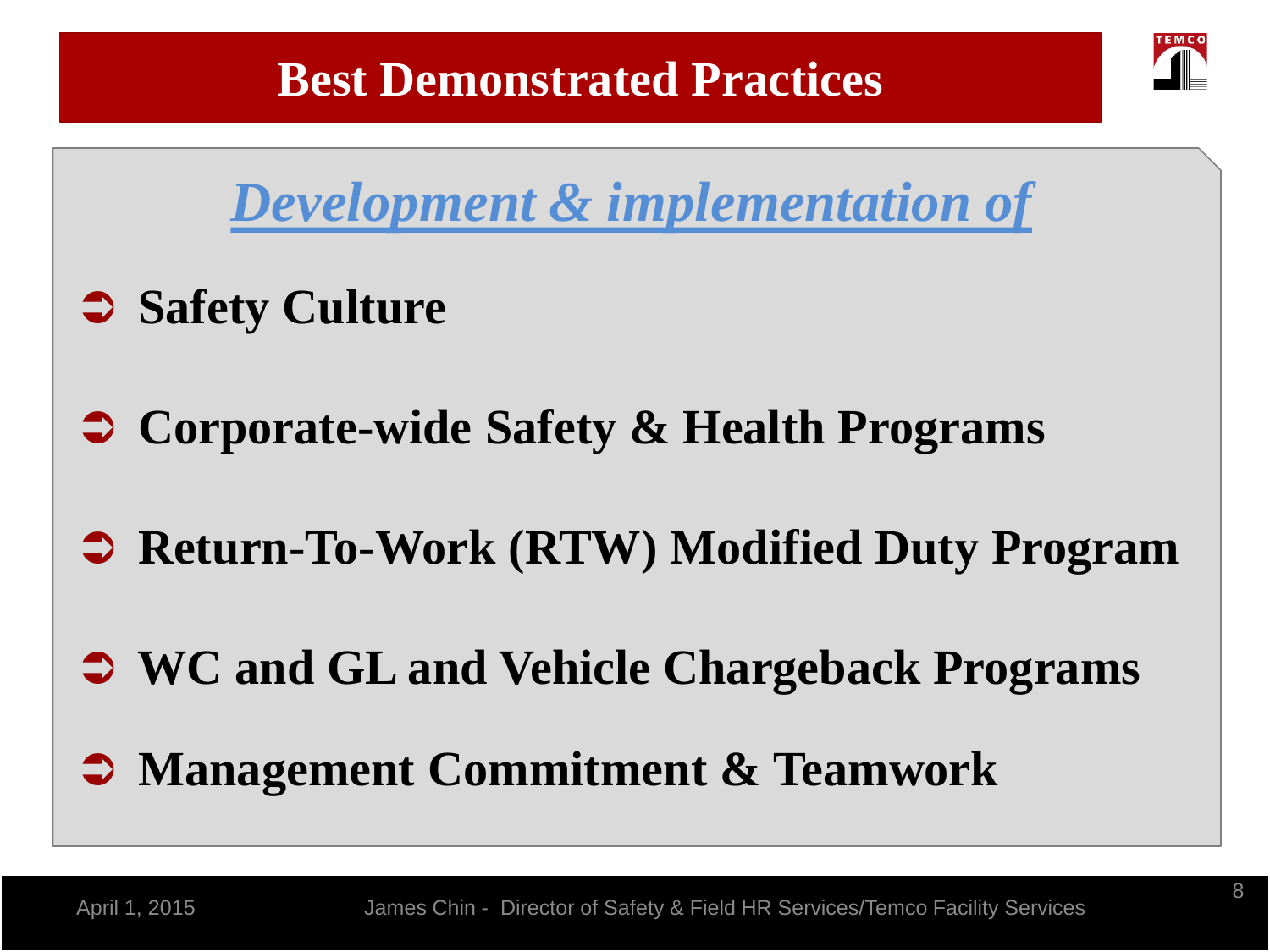#### **Best Demonstrated Practices**



## *Development & implementation of*

## **Safety Culture**

April 1, 2015 James Chin - Director of Safety & Field HR Services/Temco Facility Services

9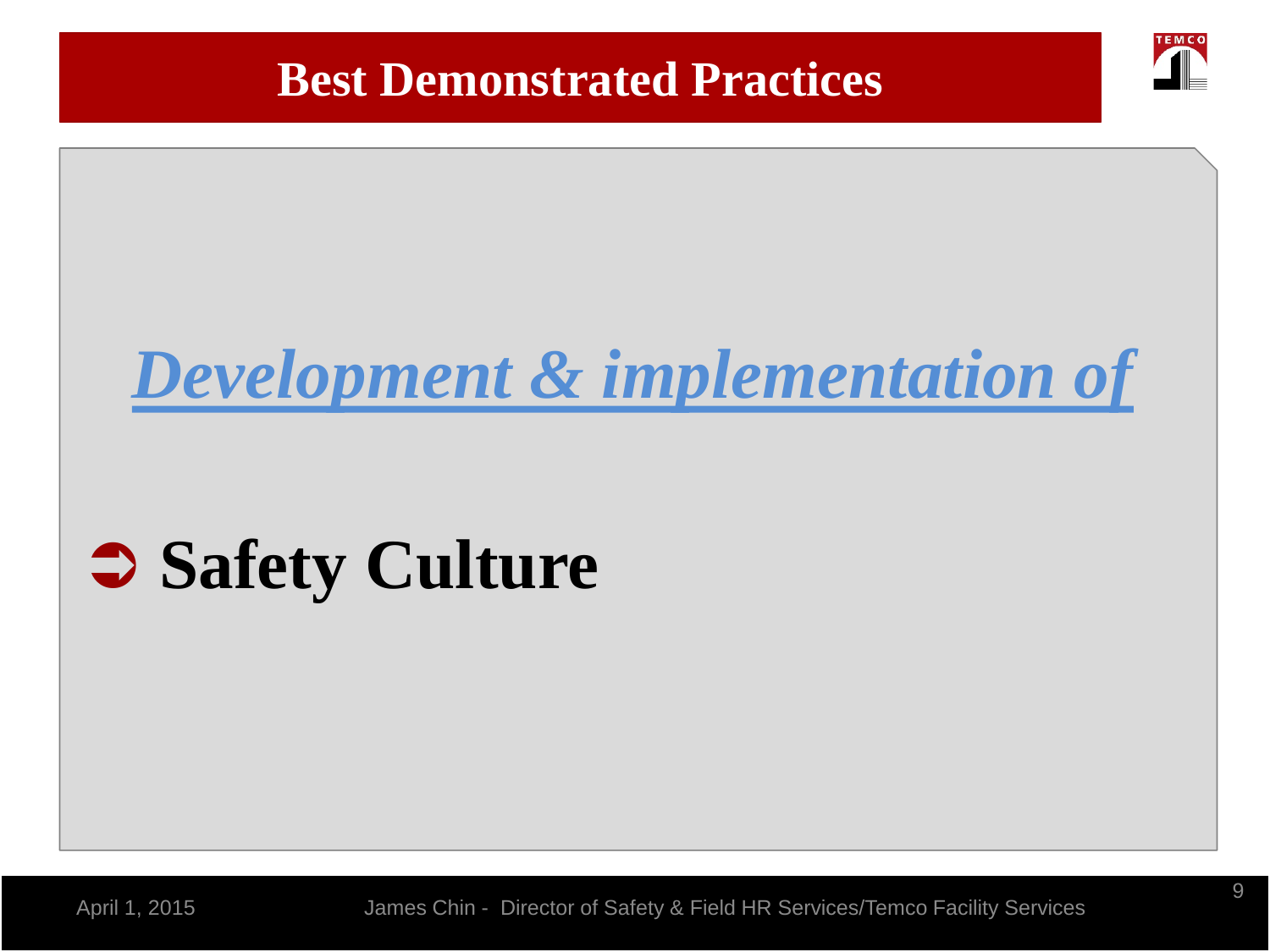

*"There is only one way under high heaven to get anybody to do anything.* 

*Did you ever stop to think about that? Yes, just one way. And that is by making the other person want to do it.* 

*Remember, there is no other way."*

Dale Carnegie - *'How to Win Friends and Influence People'*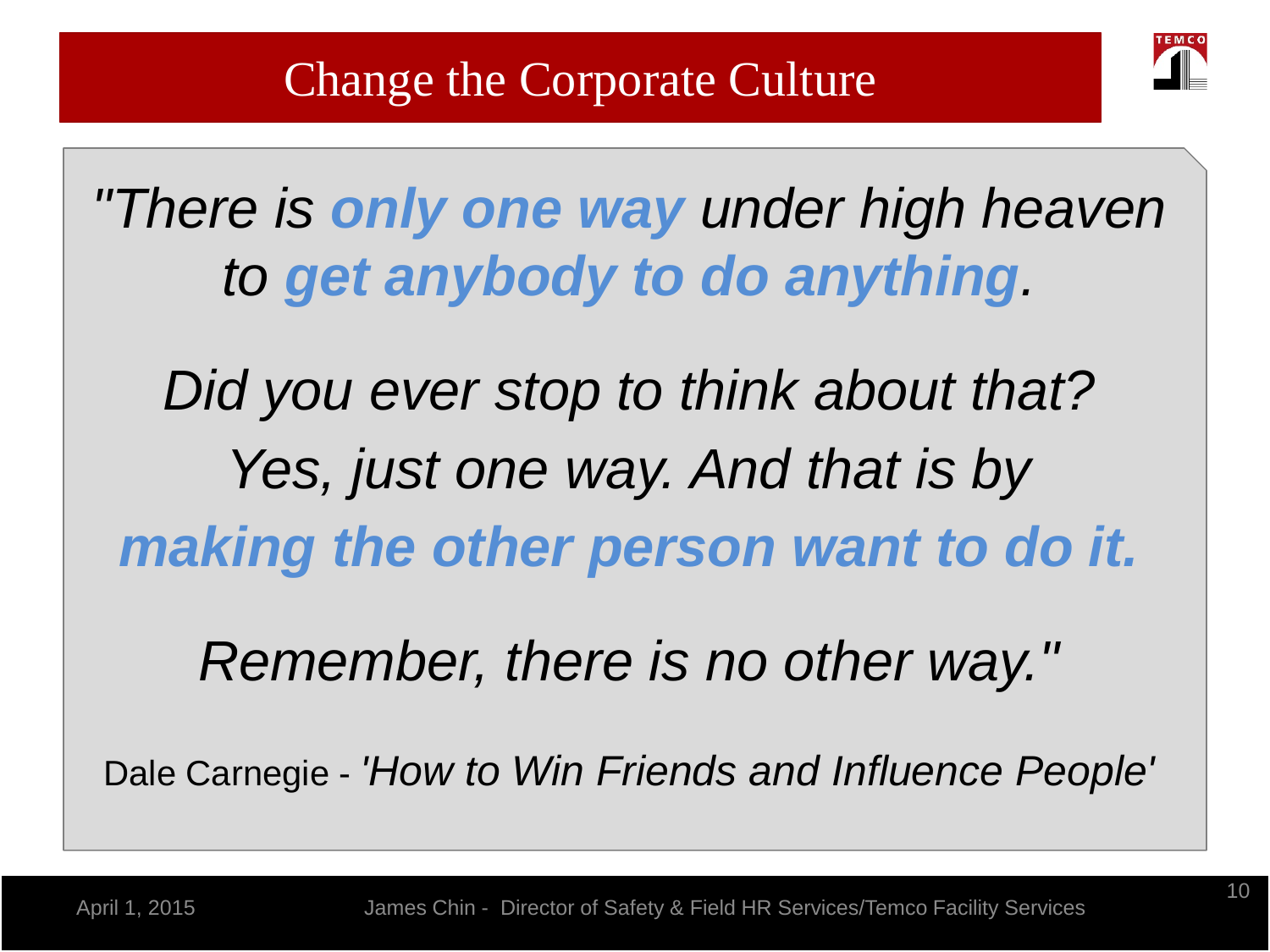

# *Executive Management Buy-in: Improve Profit/Loss Bottom Line*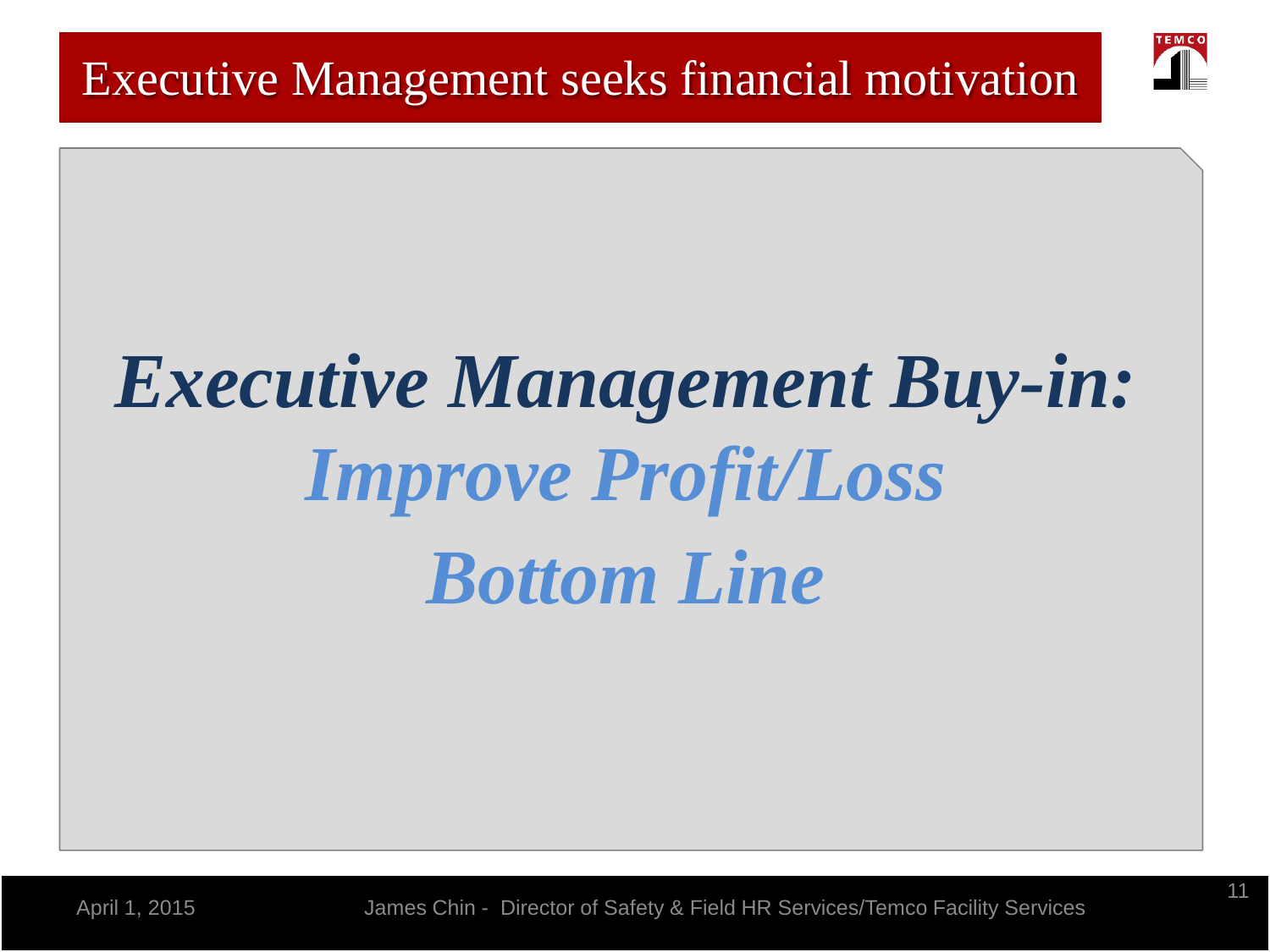

- $\supset$  Business strategy to retain valued employees
- **→** Designed to sustain a safety culture with an unwavering commitment to safety
- Reduce insurance premiums & other costs
- Return an injured, disabled, or temporarily impaired worker to the workplace as soon as medically feasible
- Charge-back allocations for WC, GL & Vehicle claims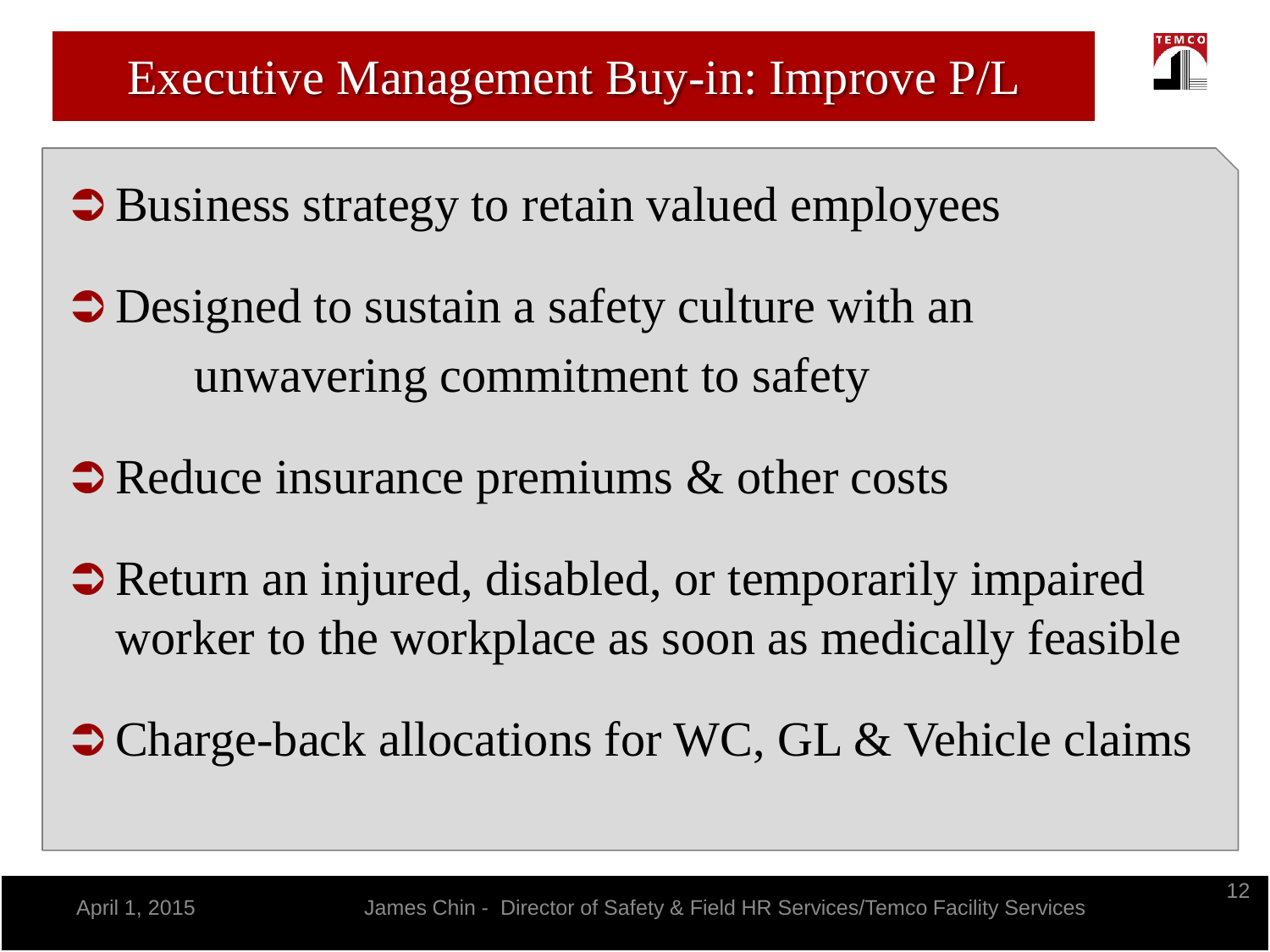

# *Employee Buy-In: What's in it for Me?* **WiifMe**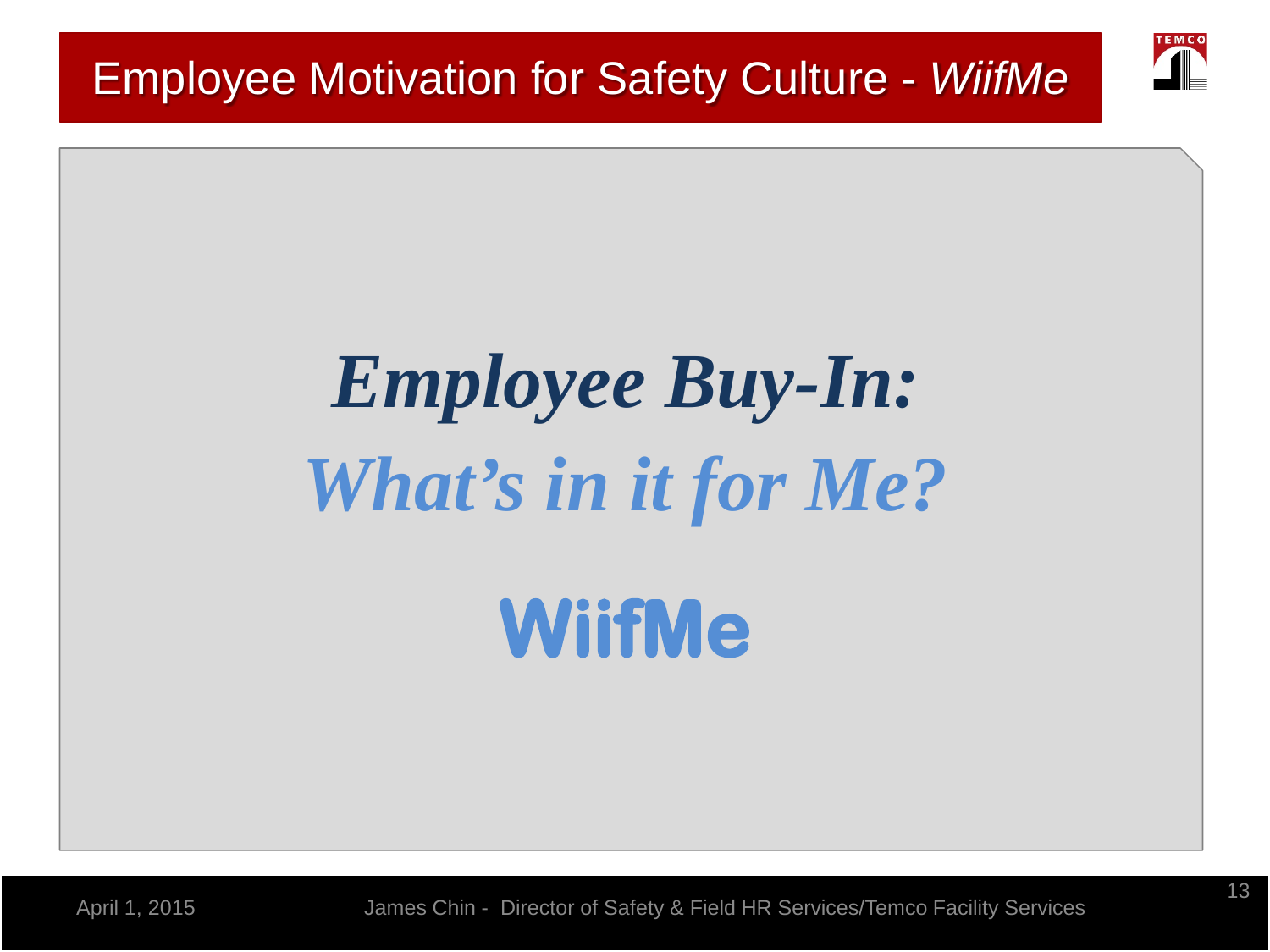### Employee Buy-In: What's In It For Me?

- Return-To-Work Program with Modified Duty Assignments
- Help injured or disabled employees maintain productivity while still recuperating
- Protect their earning power by enabling employees to remain employed
- $\supset$  Provides employees with financial stability
- Minimize injured or disabled employees' loss of skills and workforce value
- Keep employees active and engaged
- Reduce the long term debilitating effects of disability such as emotional isolation and depression.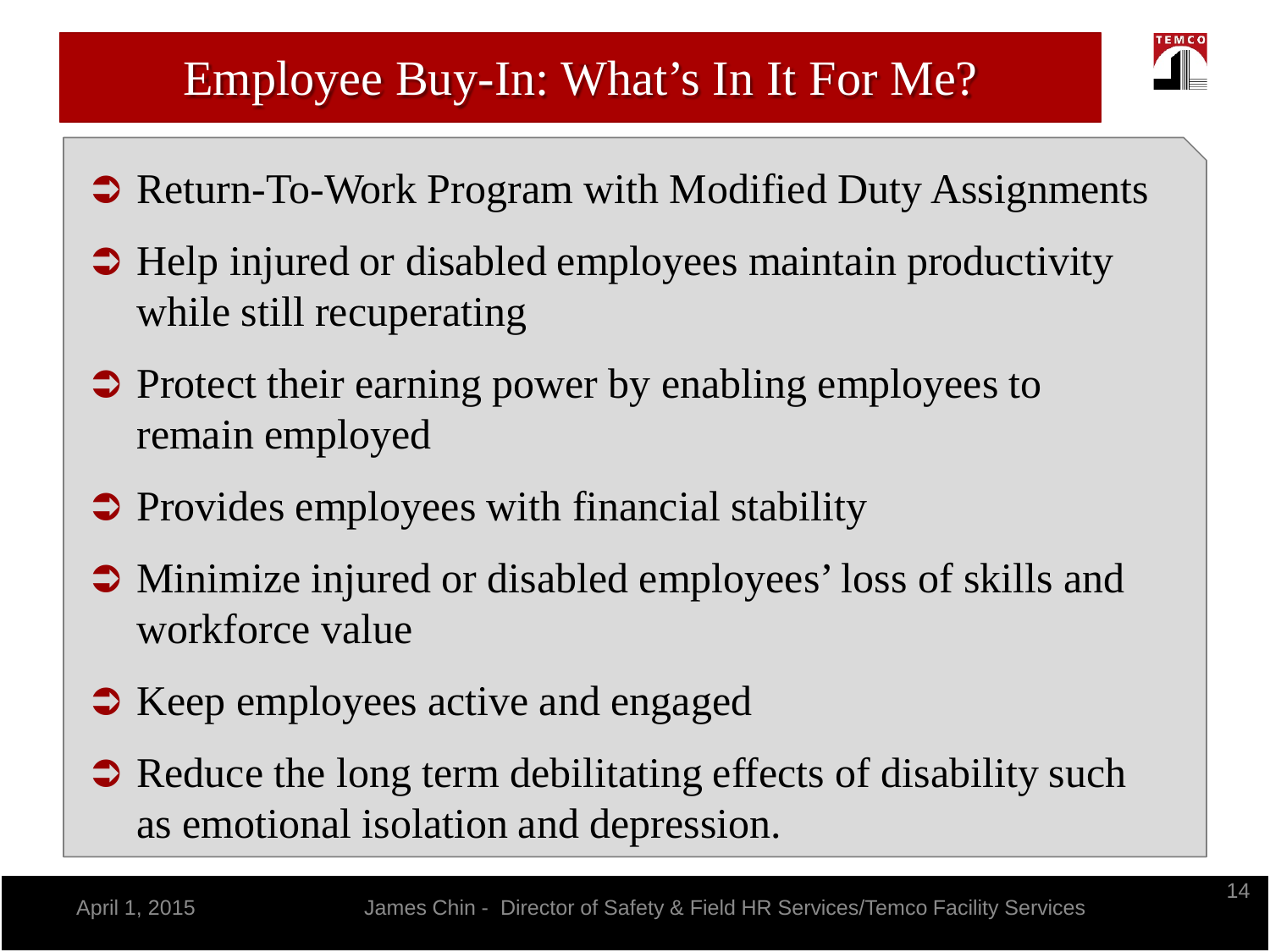

## *Treat Employees with Dignity and Respect*

## *Focus on Behavior*

## *Involve Employees*

## *Listen to Communicate*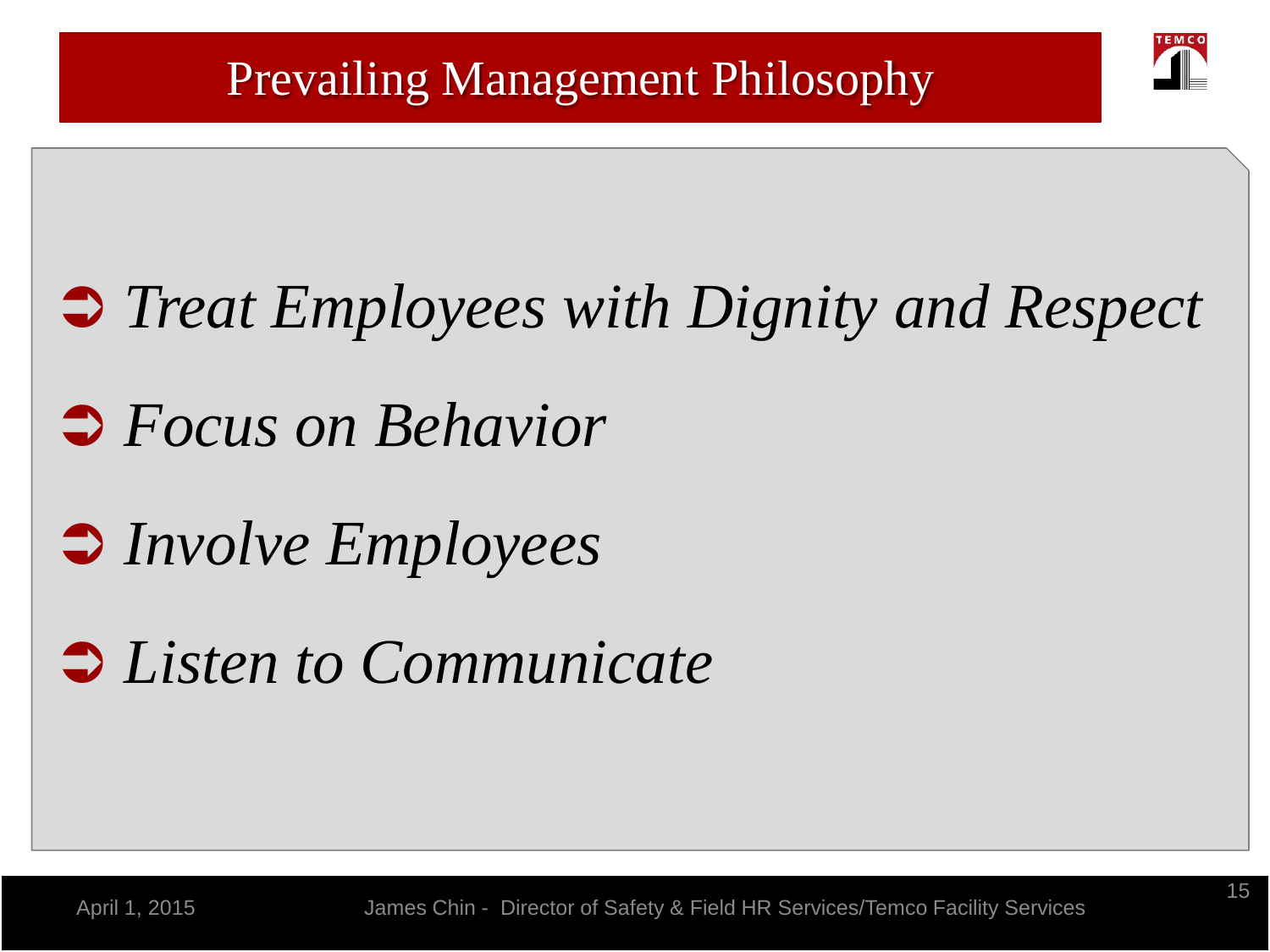#### **Best Demonstrated Practices**

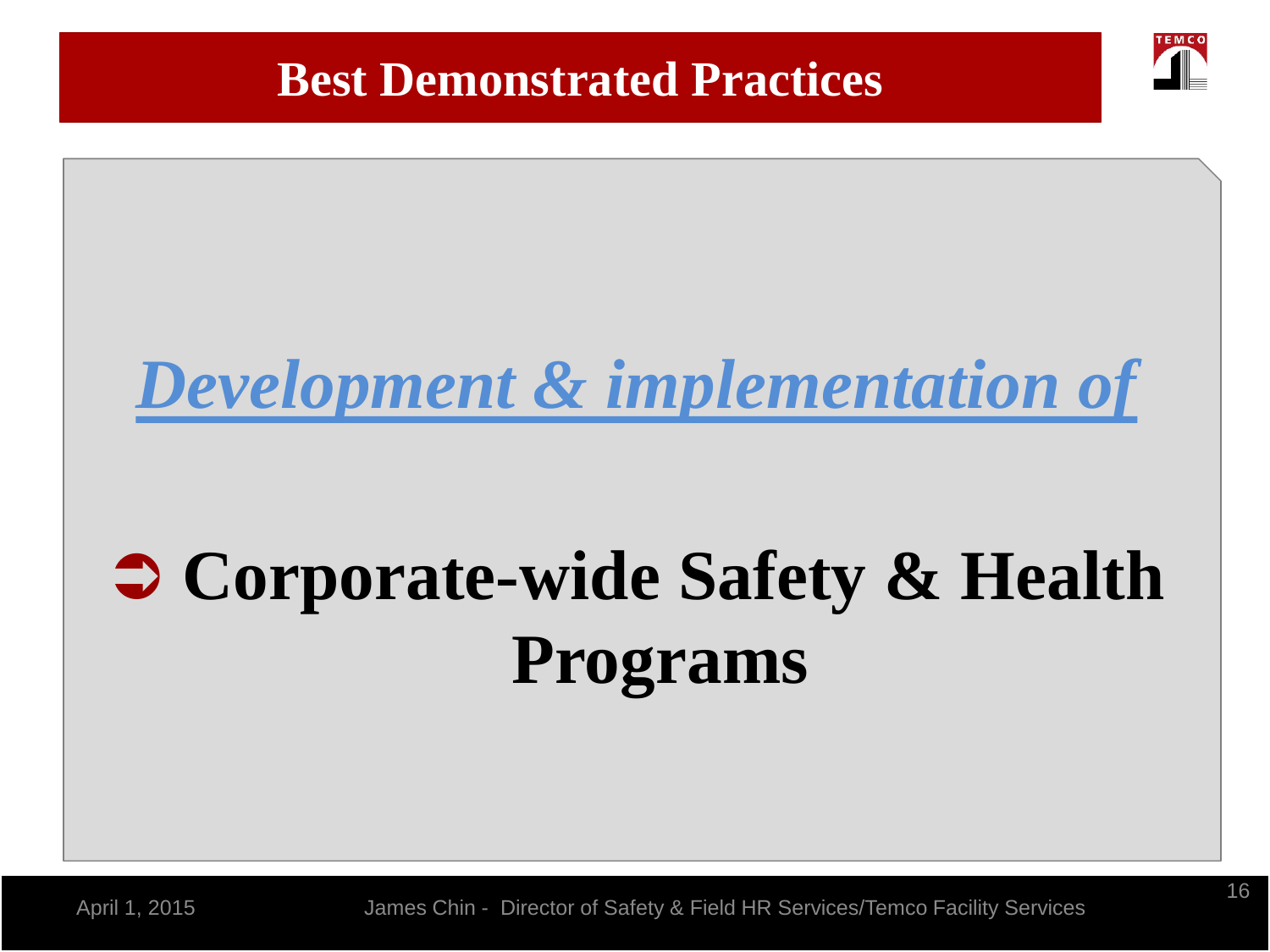

## *Safety from Day One*

- Safety begins with new employee orientation (NEO) on-boarding
- $\triangleright$  Safety orientation includes specific instruction on topics such as GHS/HazCom, BloodBorne Pathogens, Back Safety/Lifting, Personal Protection Equipment, et cetera
- $\triangleright$  NEO also includes watching Company safety video
- Signing acknowledgement forms for NEO training received and Job Description
	-
	- Work Rules & Regulations
	- Employee Handbook
	- Safety Handbook
	- Special Hazard Safety Training

**→ 38 Initial OSHA Safety Training Topics for Engineers**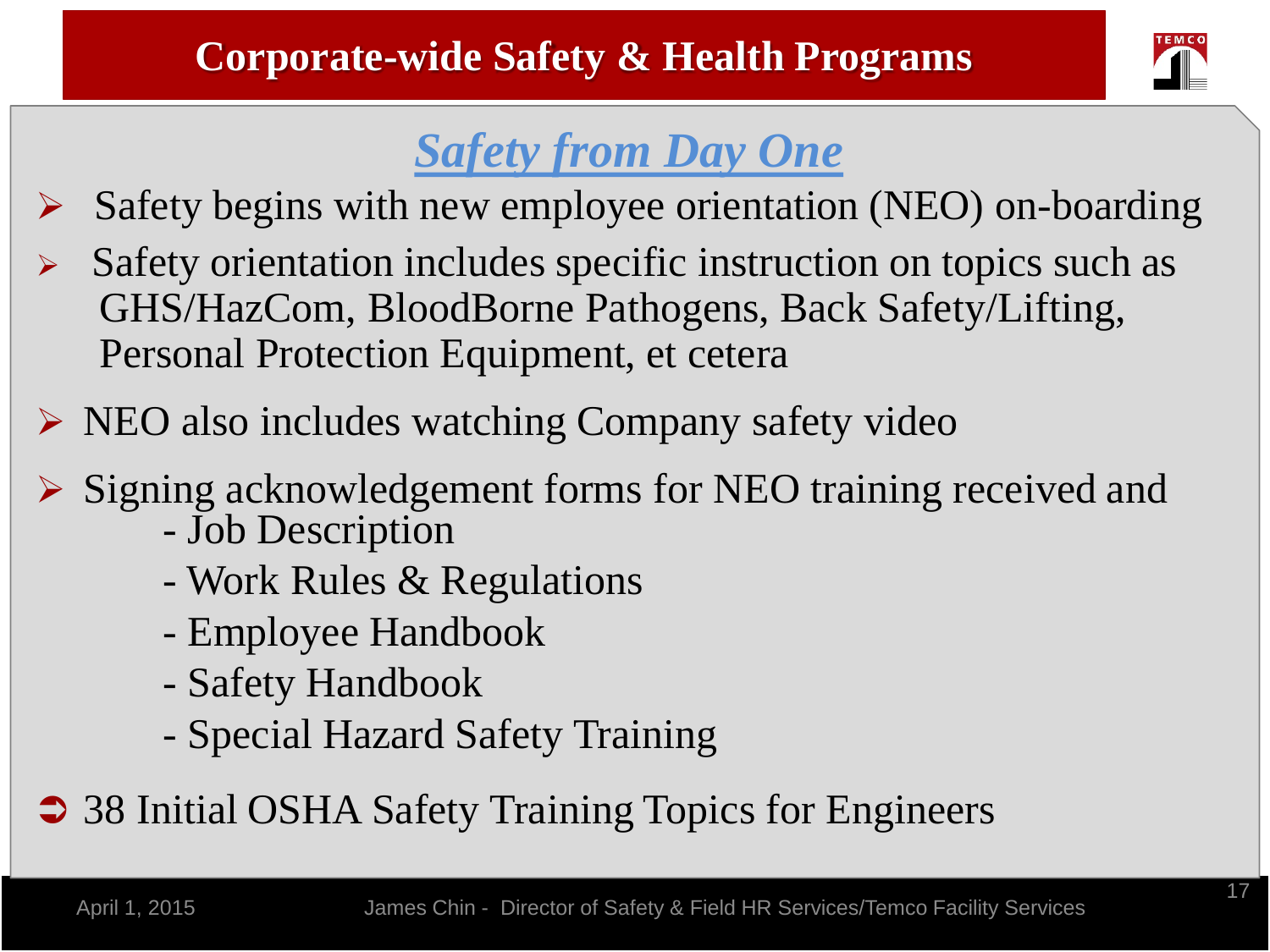

### *Omnipresence of Safety*

- $\supset$  Daily Safety Task Analysis for industrial division employees
- **→ Weekly "tail-gate" Safety Talks on Assigned Topics**
- Monthly Safety Training Sessions for Employees
- Monthly Safety Meetings (Live/Telecom/Fuze) with Managers
- Annual OSHA compliance Safety Training for all employees
- 38 Initial & 28 Recurring Safety Training Courses for Engineers
- Daily Site Safety Surveys and Semi-annual Site Safety Audits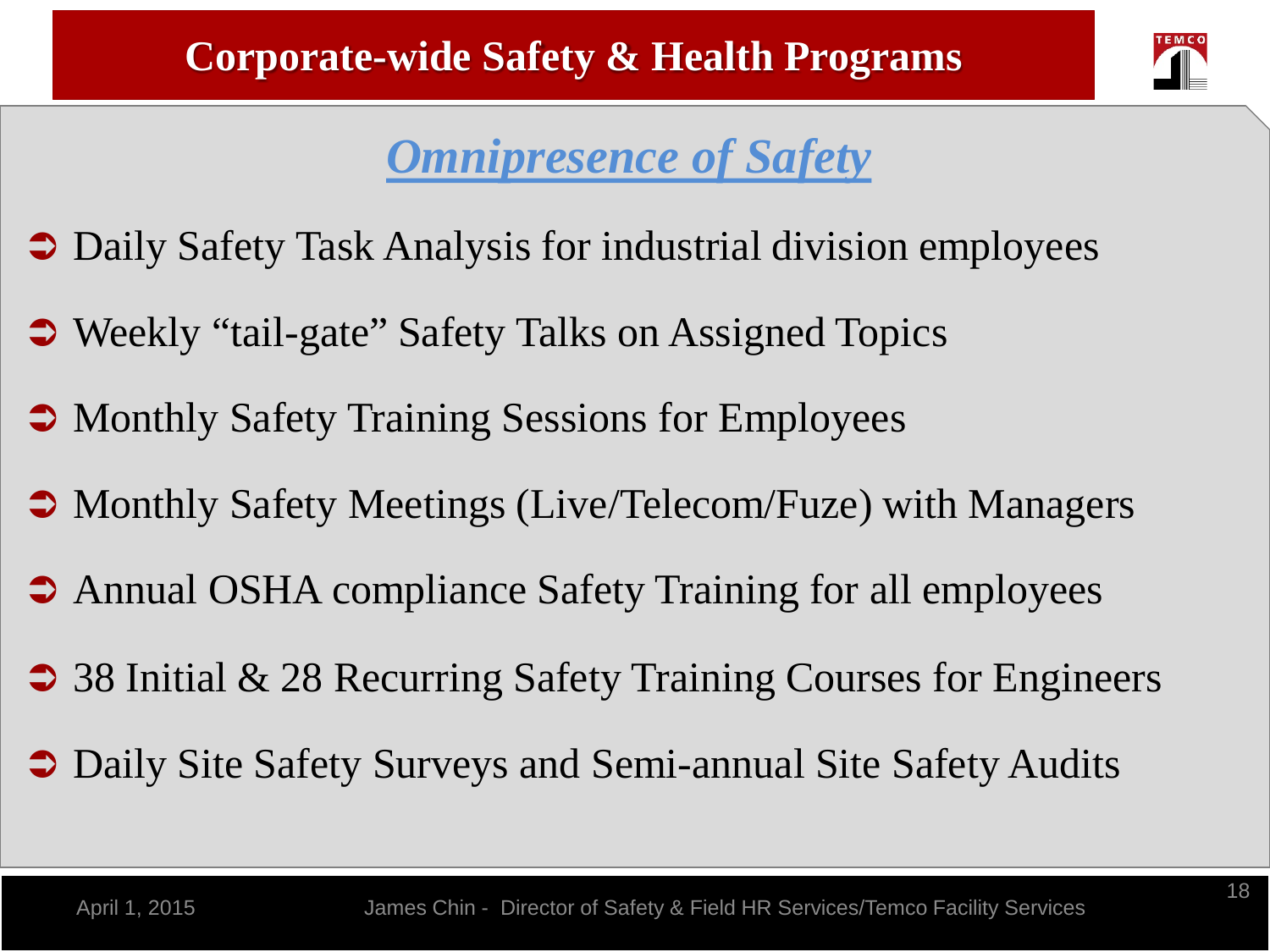- $\supset$  Employee Wellness Program
- Employee Assistance Program
- **Employee Fitness Program**
- **→ Formal Safety & Health Training Programs**
- Health Insurance Plans
- Short-Term Disability Benefits
- **→ Personal-Time-Off**

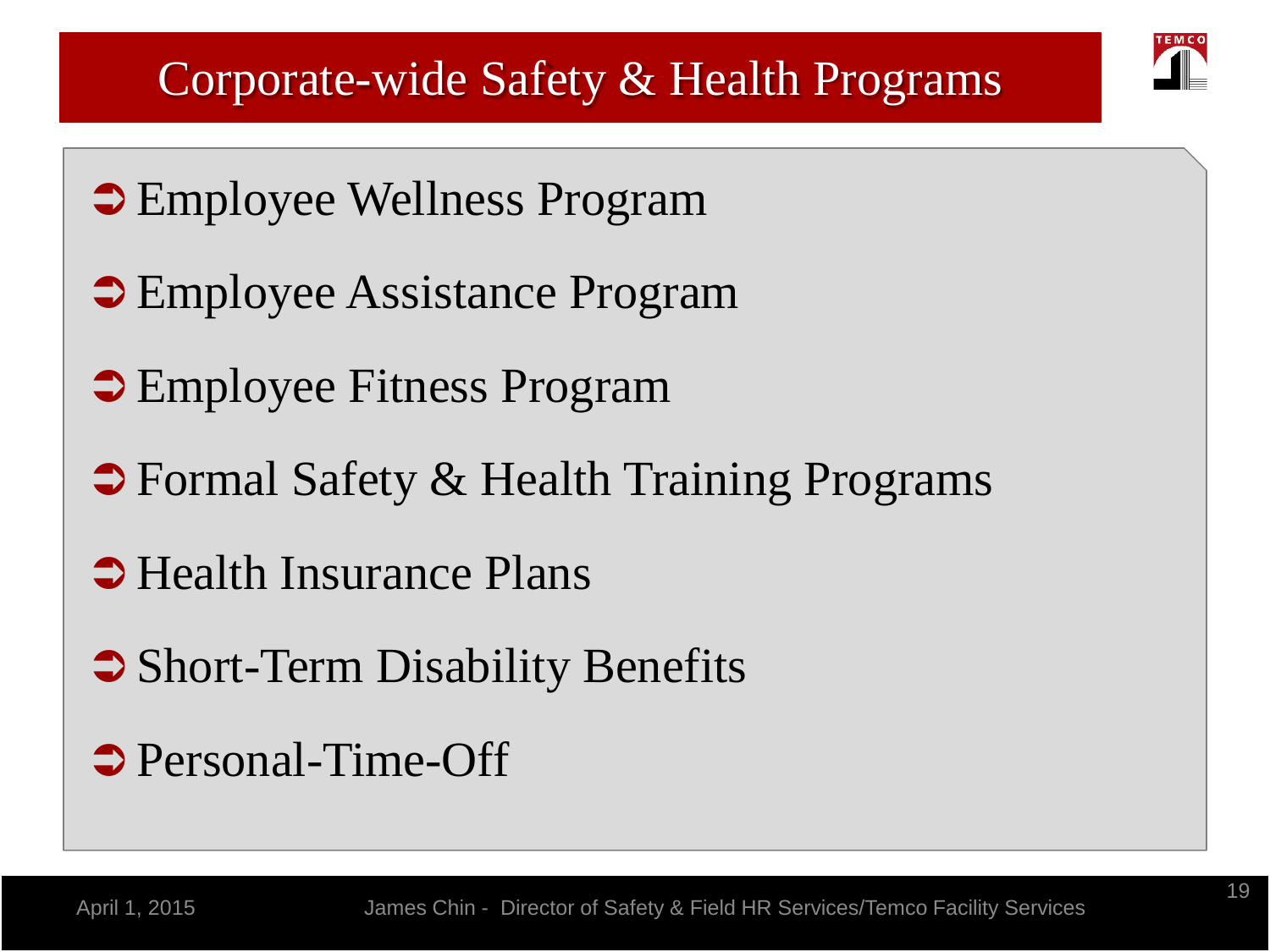

Re-define the terminology – safety semantics

*set the tone for the reporting* 

## **Incident** not an *Accident*

**Incident is an occurrence or event** *which CAN probably be prevented*

> Accident is a mishap *which implies chance or fate and connotes being unavoidable*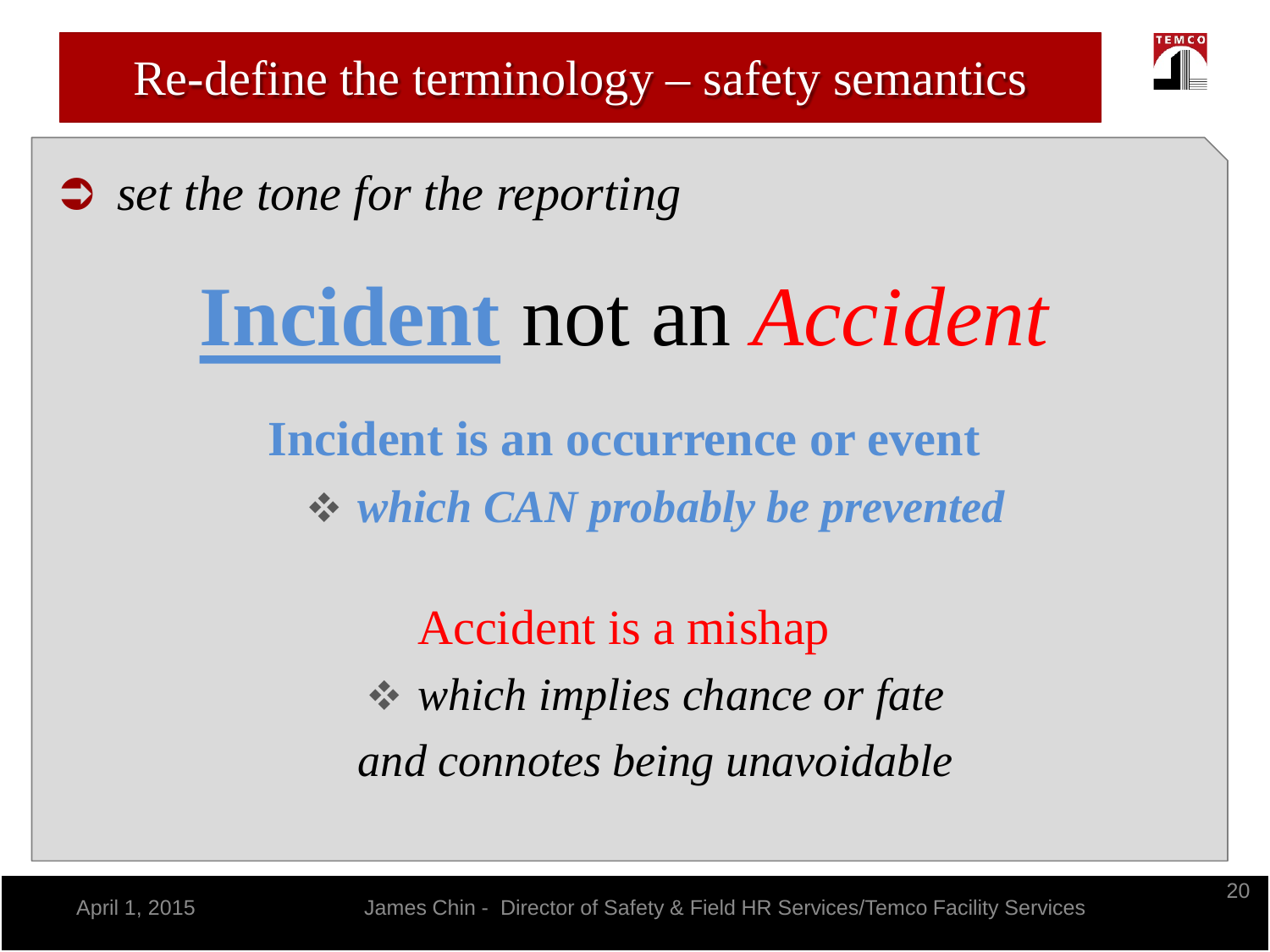#### **Best Demonstrated Practices**



## *Development & implementation of*

## **⇒ Return-To-Work (RTW) Modified Duty Program**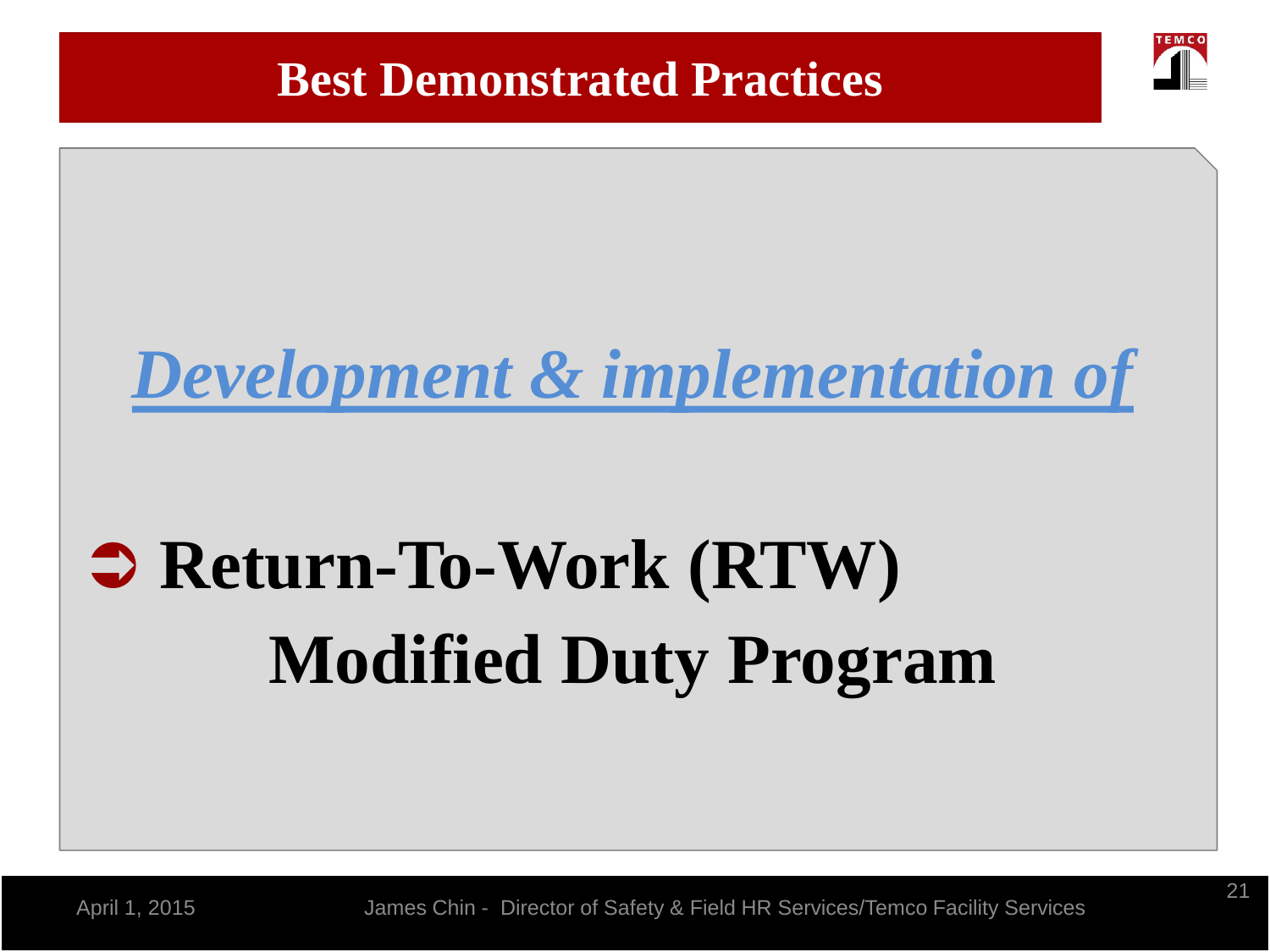

### **Procura Management, Inc. for managed care**

- Nurses as "first responders" via phone 24/7
- *Call 911 only for a real Medical Emergency*
- Nurse triages the employee and coordinates medical care
- Procura will make appointments for injured employees, which will expedite their treatment by doctors and payment of their medical bills
- Field Case Manager Nurses will conduct utilization review for all medical treatment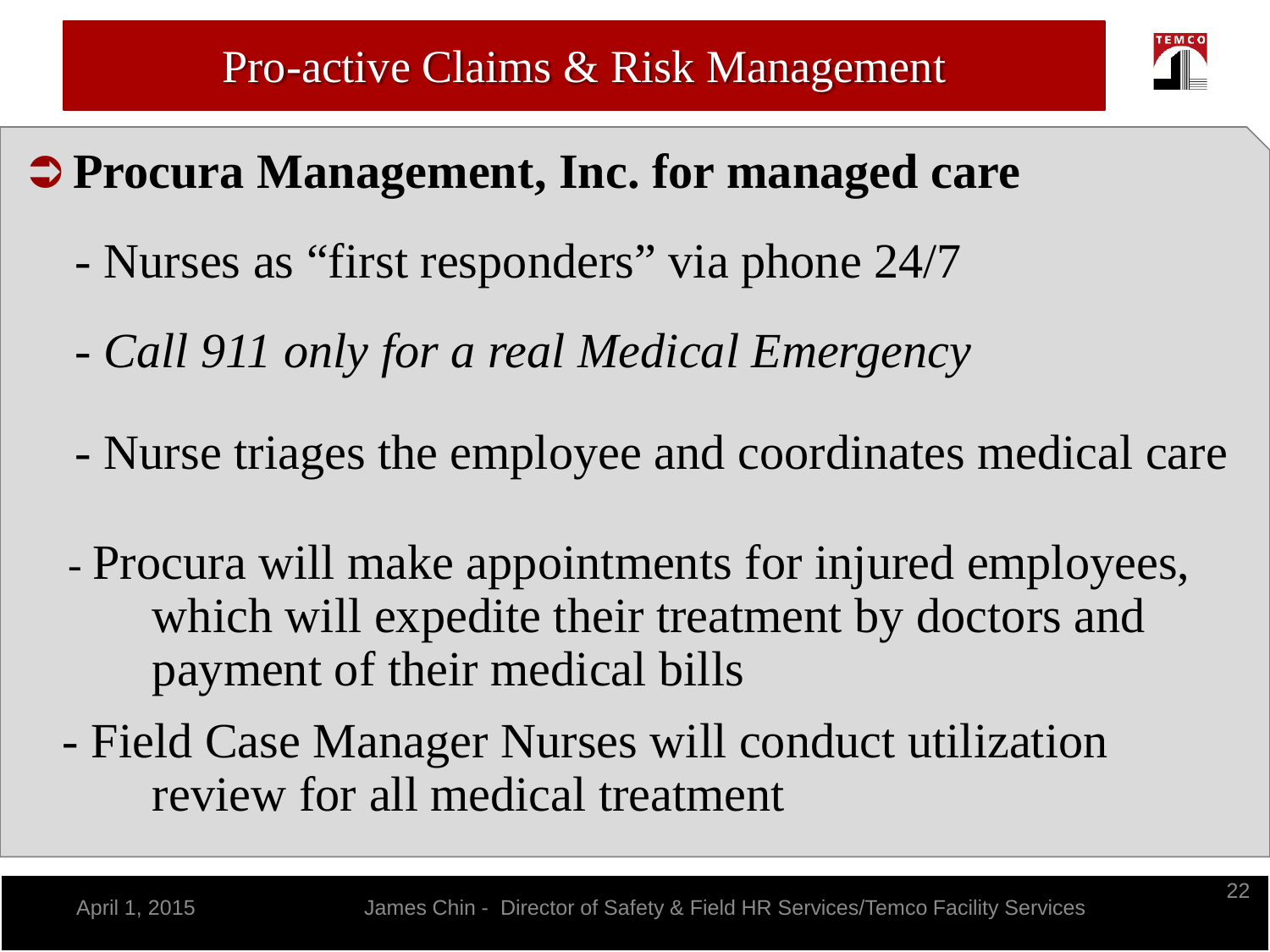

### **Initial Incident Report** *completed within 24 hours*

- $\triangleright$  Generic one page report form same for all Divisions ◦ WORKERS' COMPENSATION (employee)
	- GENERAL LIABILITY (non-employee)
- Confirm if medical treatment protocols were followed
- *Identify primary cause*
	- *People* ~ *Equipment* ~ *Material* ~ *Environment Unsafe Act or Unsafe Condition***?**
- $\triangleright$  Determine necessary action(s) to prevent recurrence
- ▶ Safety Rule Violation?
- $\triangleright$  Written warning or other disciplinary action taken?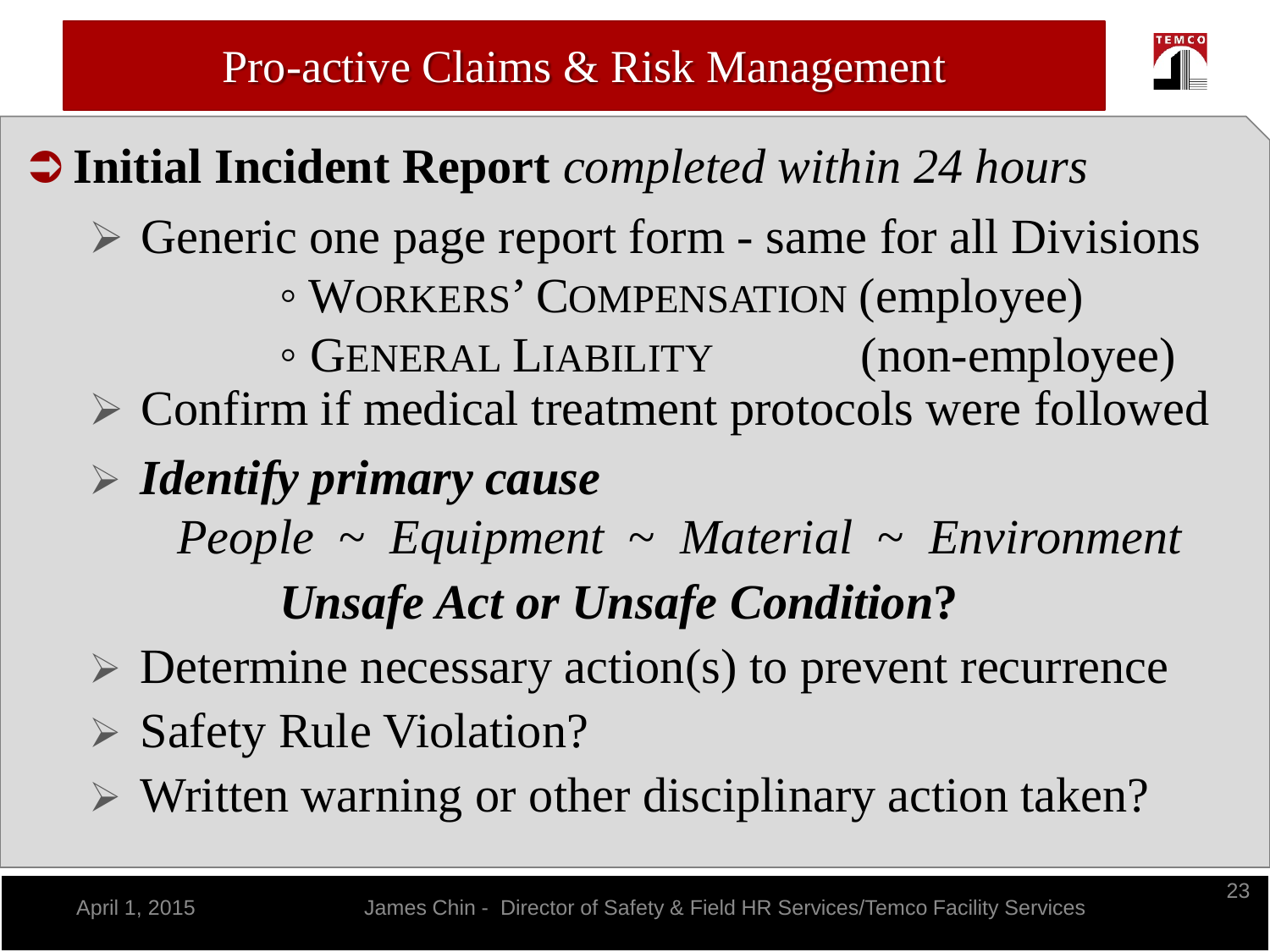

## *Supervisor calls the injured employee by the next day and then weekly as a follow-up to stay in contact*

### **Incident Investigation Report** *conducted within 72 hrs.*

- $\triangleright$  One page report instead of six to capture essential info *Who ~ What ~ Where ~ When ~ How ~ Why*
- *includes* Witness Statement and Photos/Videos

### *What corrective action was taken?*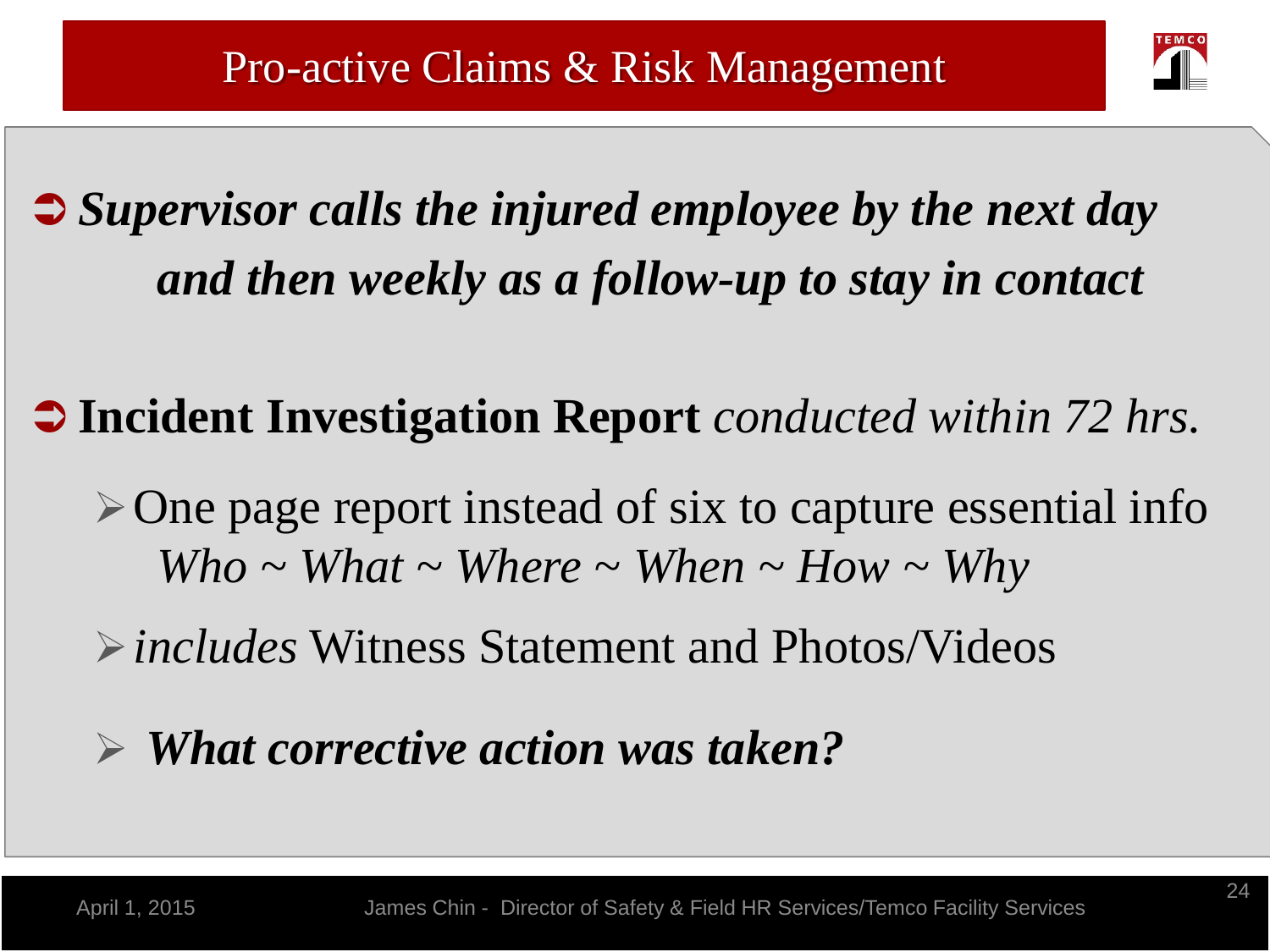### Corporate Safety



## **Safety Director &/or Safety Specialist** conducts meticulous investigations for major incidents

## **Safety Director** is primary liaison with State and Federal Agencies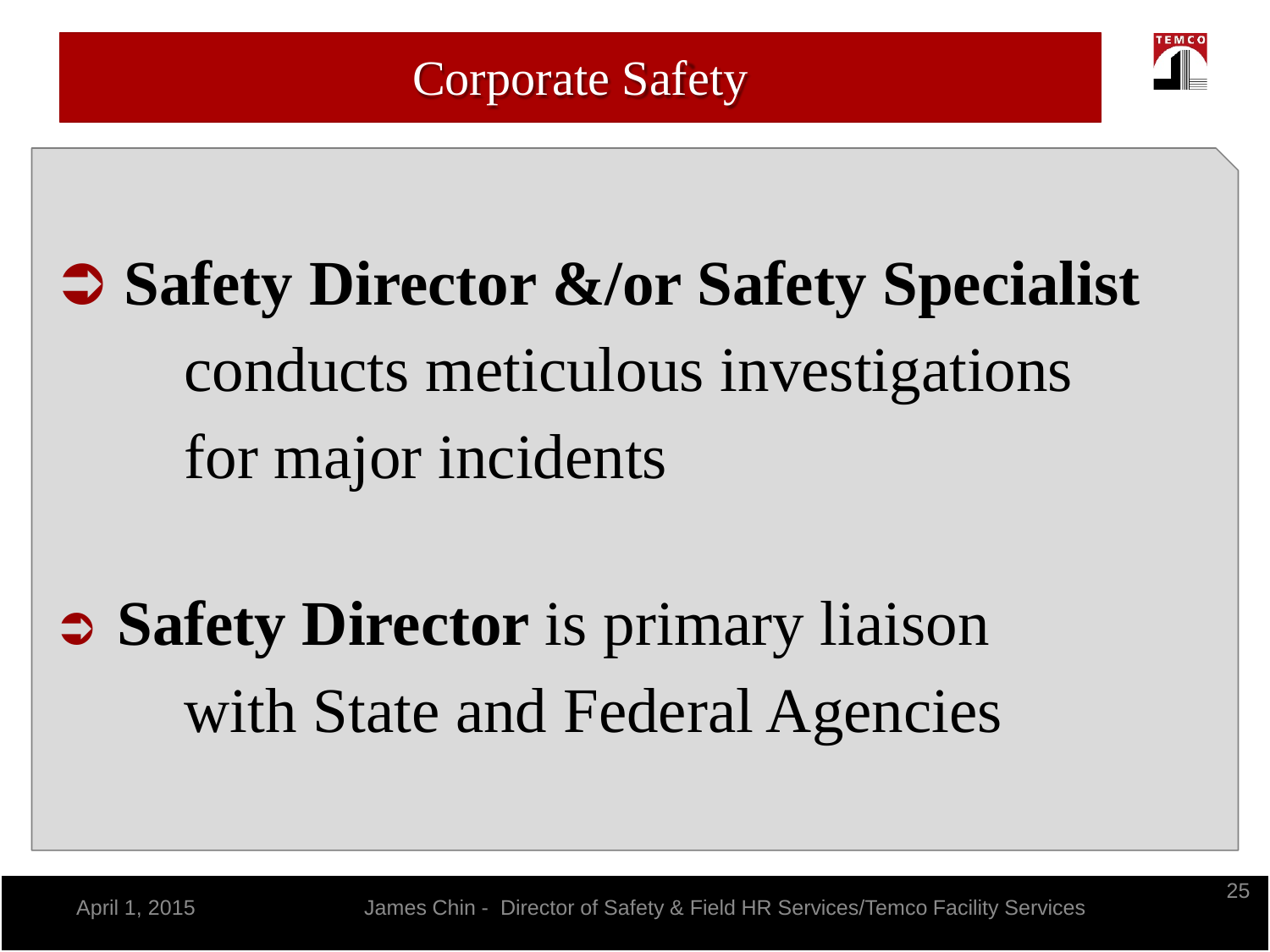

## **Claims Administrator**

- calls the injured by next day after the incident
- calls the Supervisor to follow up on reporting protocols

### [safety@TemcoServices.com](mailto:safety@TemcoServices.com)

- reviews Initial Incident Report with Safety Director
- reviews Incident Investigation Report with Safety Director
- confirms extent of injury(ies) and required medical care
- monitors medical treatment and recovery of injured
- maintains contact with Procura FCM Nurse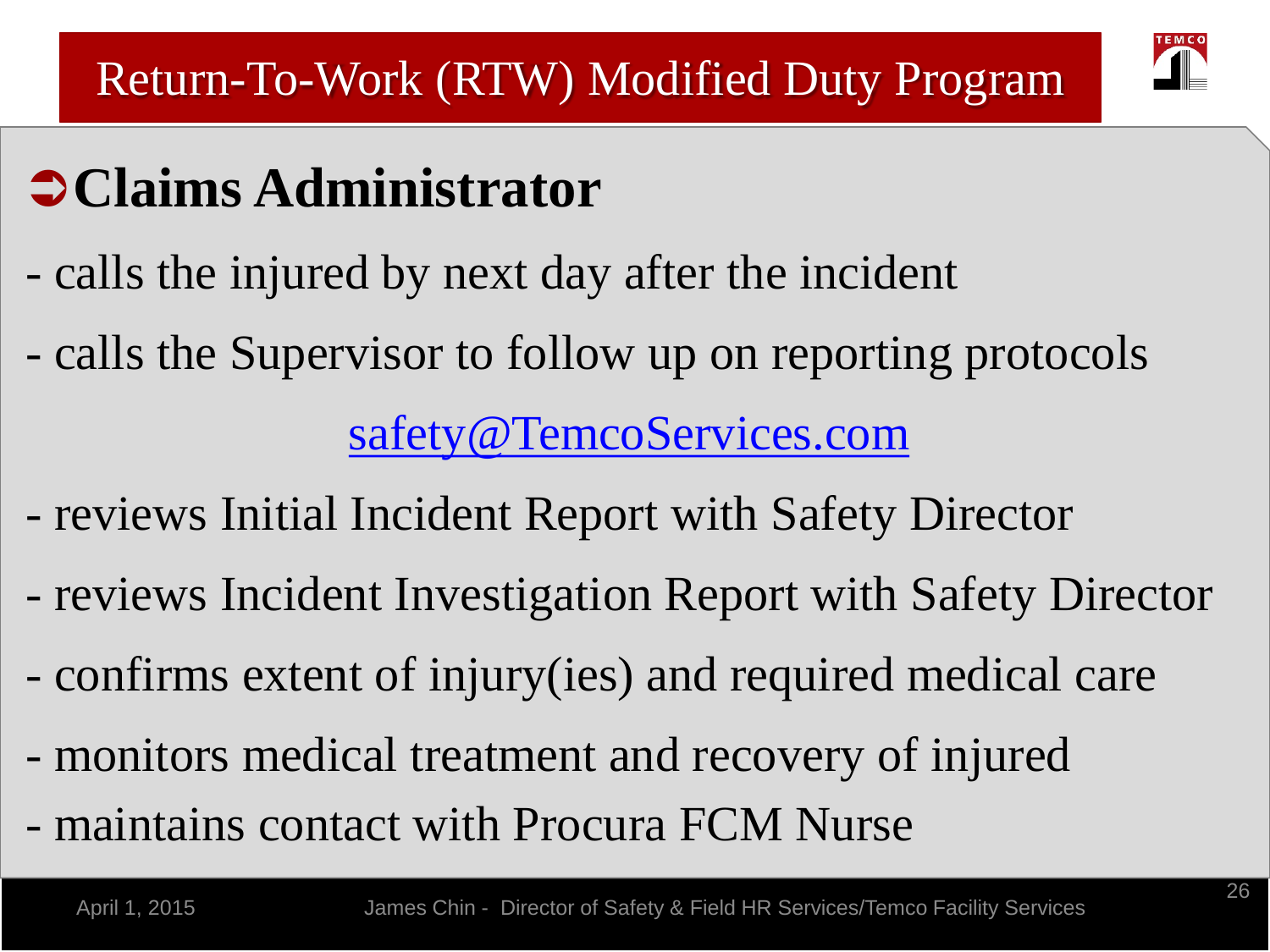## **Claims Administrator**

- Discusses work restrictions with Procura FCM Nurse
- Reviews list of modified duties within scope of work as per employee's job description with Procura FCM Nurse
- Sends Certified letter with Modified Duty Offer to EE
- WC wage loss benefits are stopped if EE refuses job offer
- Independent Medical Exam is scheduled if primary physician for the injured challenges Modified Duty Assignment within scope of work restrictions - Request WC Hearing to reduce payments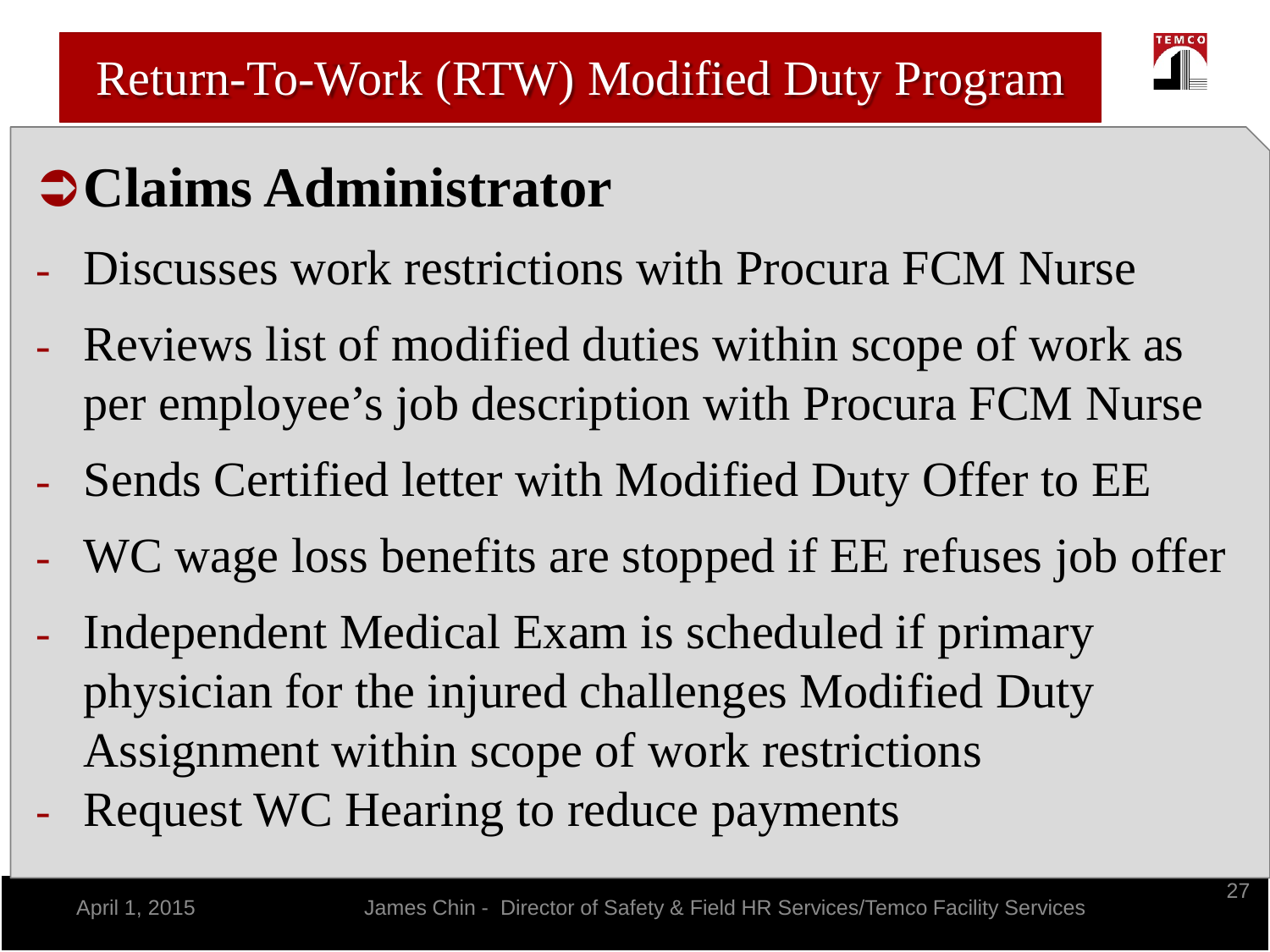

## **Claims Administrator**

- Manages RTW for full duty capability with no restrictions
- Controverts/denies alleged incidents that are suspect ◦ Incidents reported more than 10 days late ◦ Witness Statement &/or Video contradicts claim ◦ Sub-rosa surveillance for fraud investigations
- Manages incident file from open to close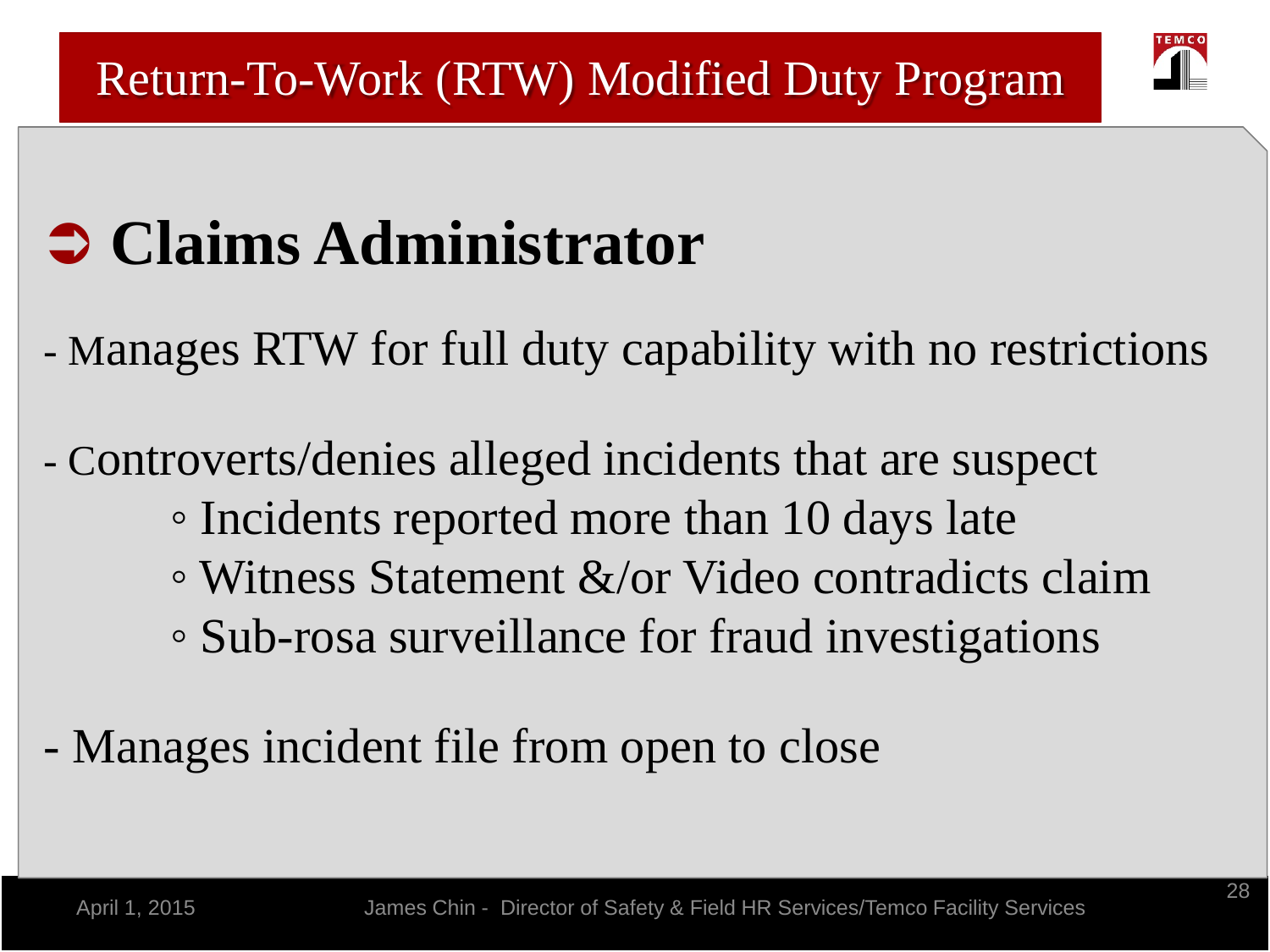

# *Development & implementation of Chargeback Programs for*

 **Workers' Compensation Losses General Liability Losses Vehicle Damage/Incident Losses**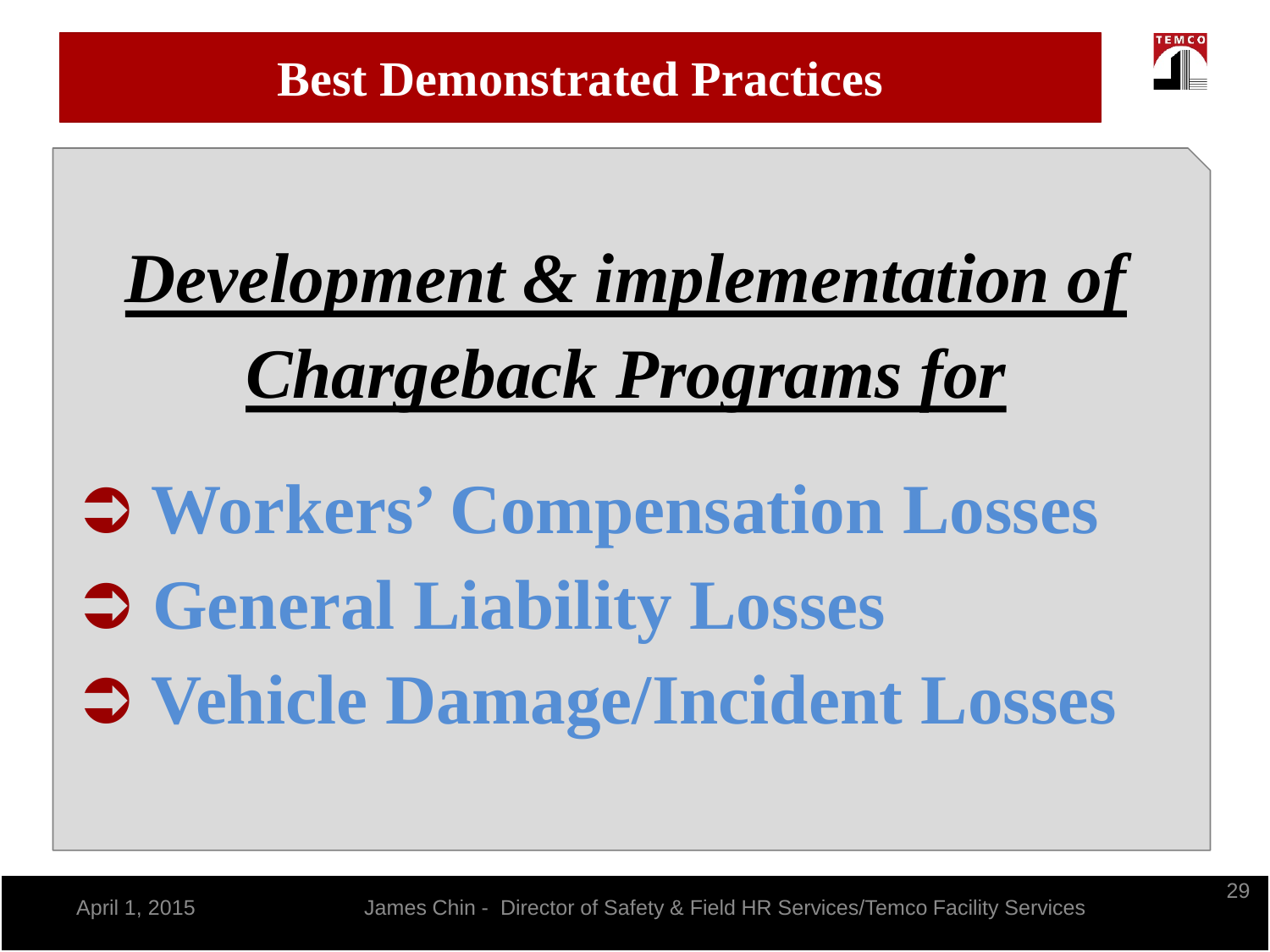

- Chargebacks are clearly communicated at all levels
- Accountability from Employee level to Supervisor/Manager to Area Directors and Territory Managers to Division VP
- Quarterly assessments for financial charge backs
- **→ Quarterly Review by CEO, CFO, and VP HR with** each Division Vice President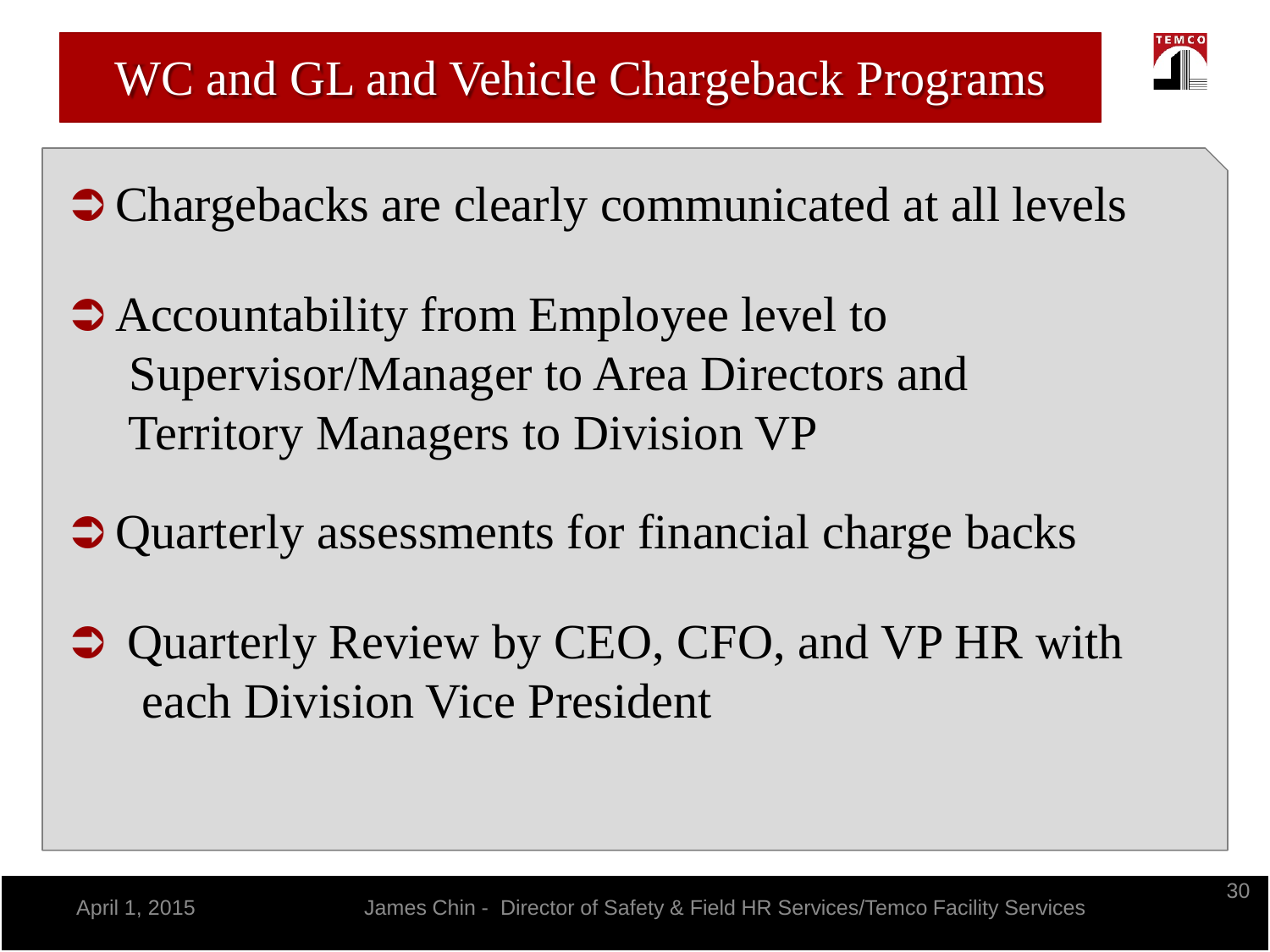## **WORKERS COMPENSATION & GENERAL LIABILITY**

**Minimum \$8,000 chargeback for each incident**

*Additional Chargeback Penalties assessed:* **\$5,000** *if* Initial Incident Report not done in 24 hours **\$7,000** *if* Executive Involvement not performed **\$10,000** *if* Investigation Report not done in 72 hours

## *Maximum \$30,000 chargeback possible for each incident*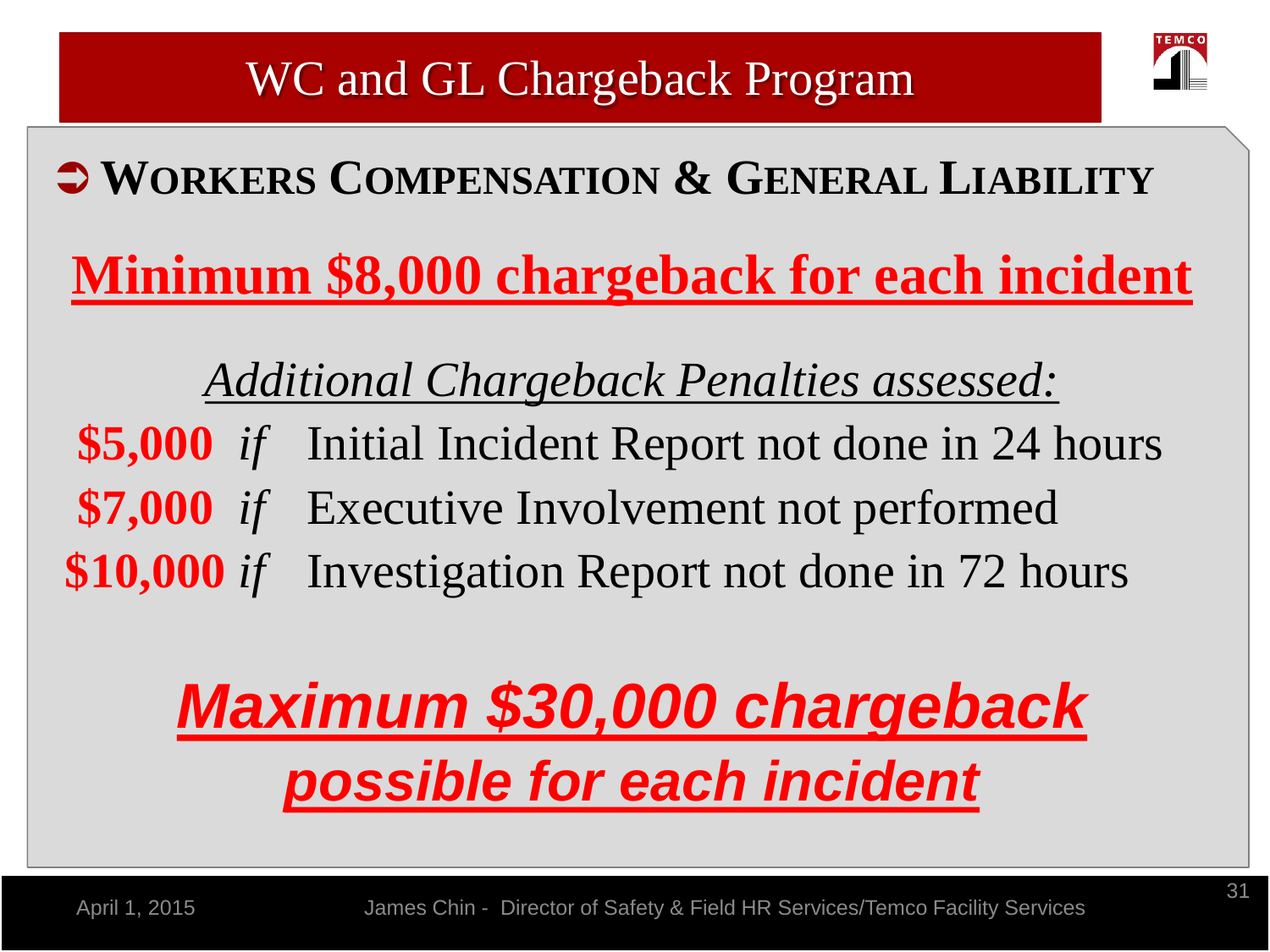

## **VEHICLE INCIDENTS**

◦ Tribunal review committee comprised of VP HR - Safety Director - Fleet Administrator ◦ **Tribunal reviews all vehicle incidents to determine at-fault/preventable incidents based upon NSC Safe Driver Guidelines**

**Minimum \$8,000 chargeback** for each incident. *Plus, additional chargeback penalties assessed:* **\$1,000 for each item missing from vehicle** 1. Insurance ID Card 2. Vehicle Registration Card 3. Vehicle Incident Reporting Kit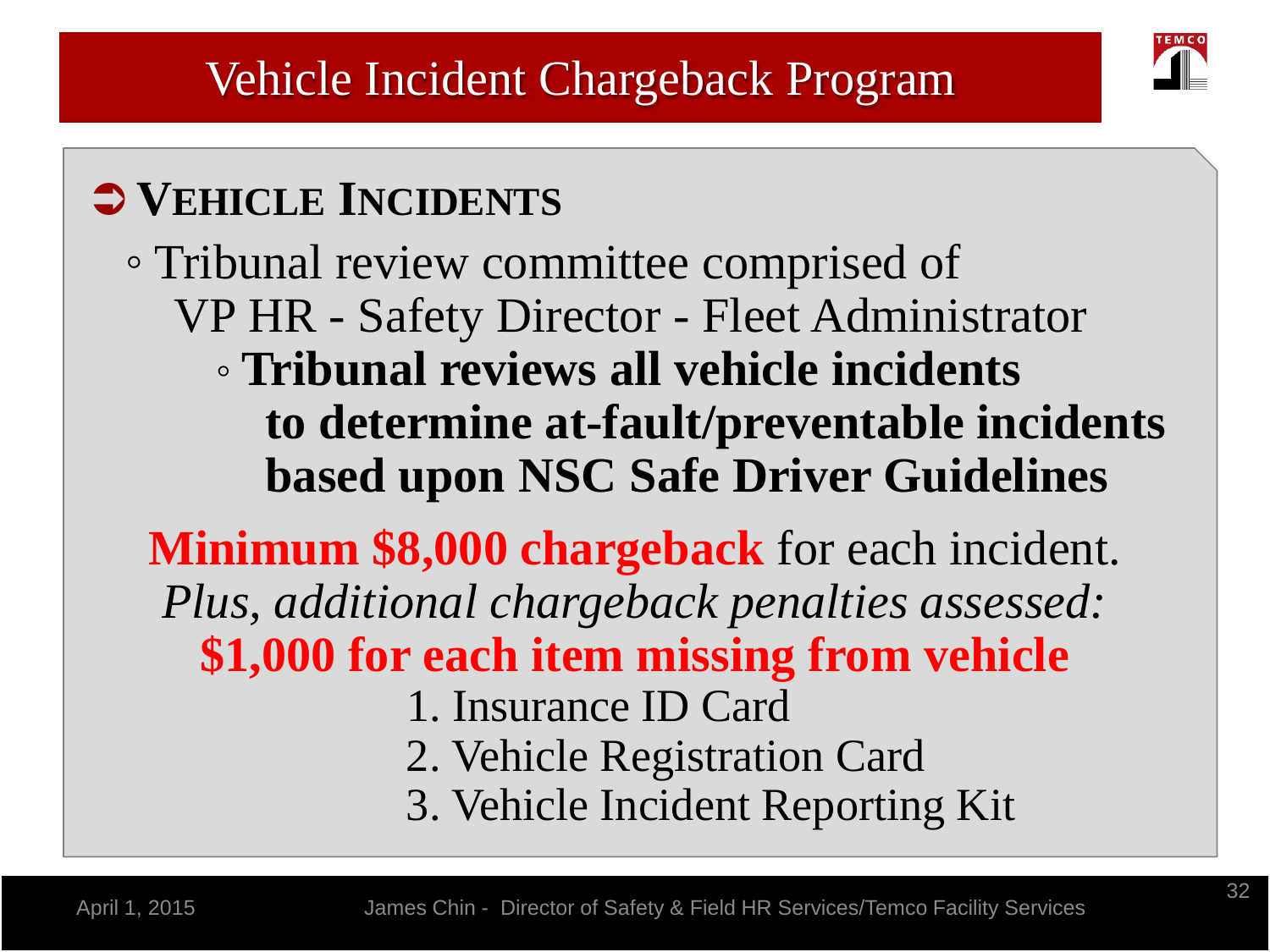### *Chargeback Example*



*If a Division only incurs 1 claim for each type of incident:*

**WORKER'S COMPENSATION** \$30k

## **GENERAL LIABILITY** \$25k

 $\bullet$  **VEHICLE INCIDENT** \$10k

**\$65k** *Chargebacks*

April 1, 2015 James Chin - Director of Safety & Field HR Services/Temco Facility Services

========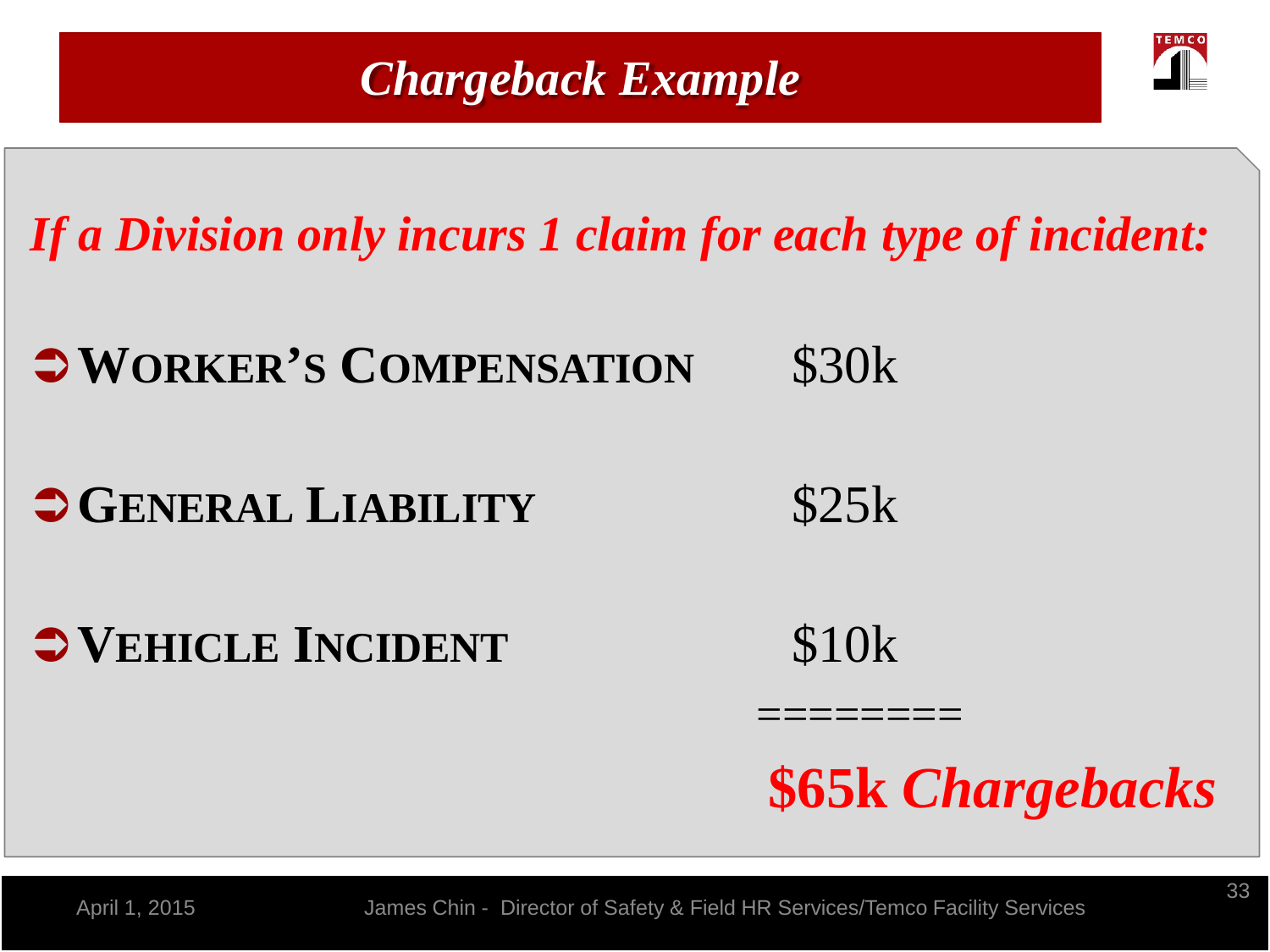

## **Profit/Loss** *Bottom Line Reality Check*

## **At a profit margin of 2.5%, this equates to \$2,600,000 in revenue to cover the**  *\$65k chargebacks!*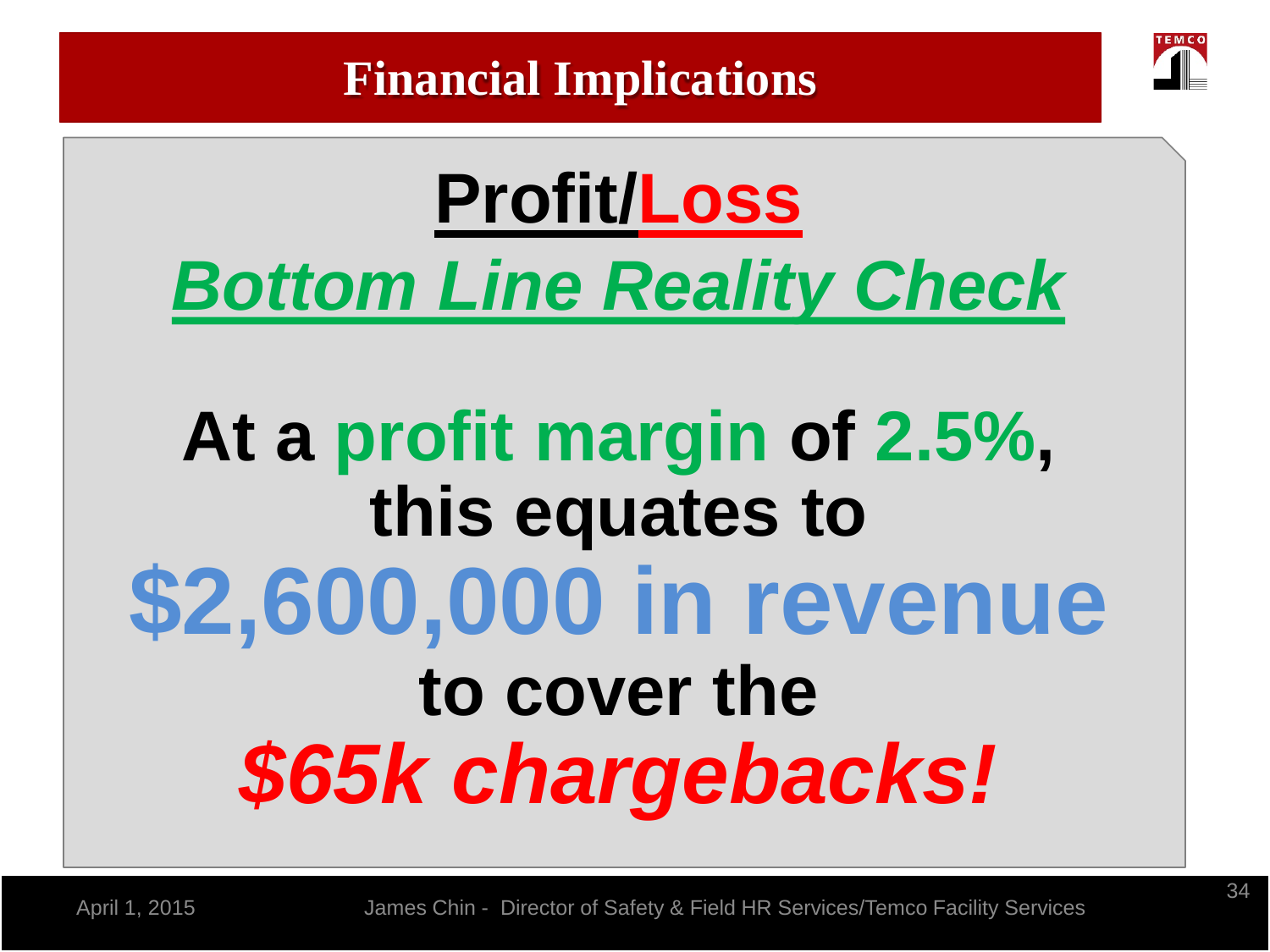

## *Unwavering Commitment to Safety*

## **Management Support** *and* **Teamwork**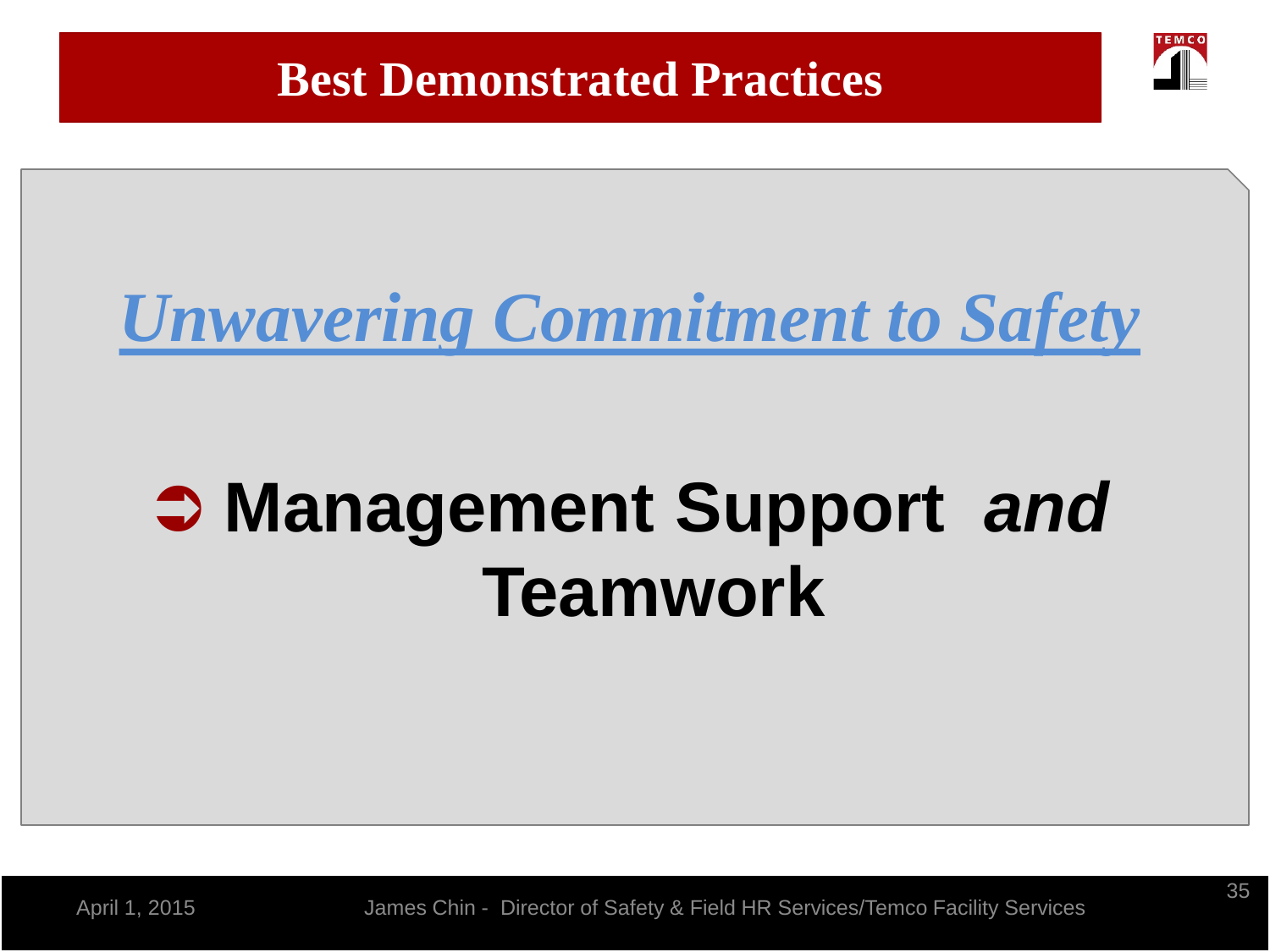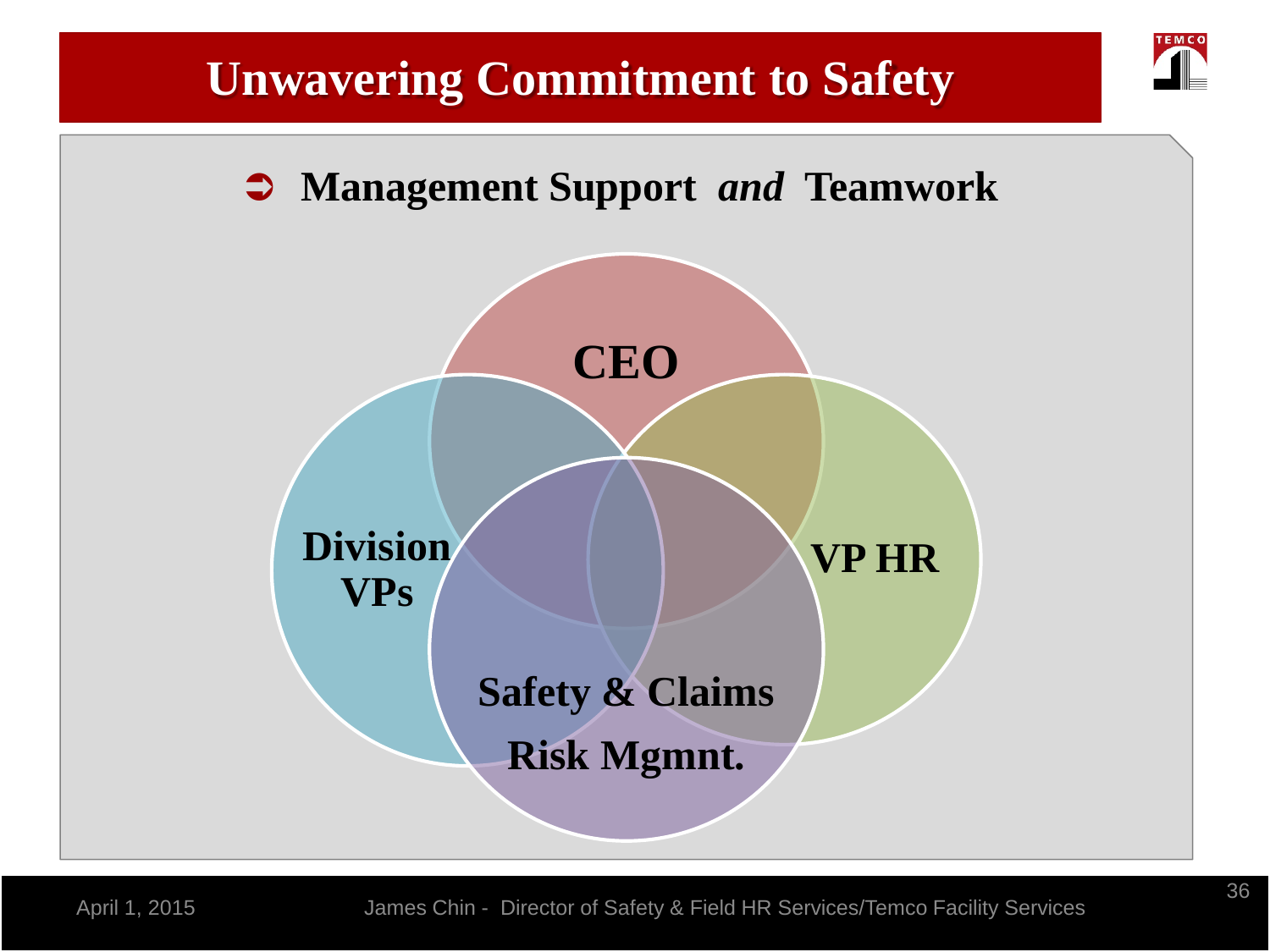

## **SUMMARY**

*Develop & Integrate and Evolve*

- **Safety Culture**
- **Corporate-wide Safety & Health Programs**
- **Return-To-Work (RTW) Modified Duty Program**
- **WC and GL and Vehicle Chargeback Programs**
- **Management Commitment & Teamwork**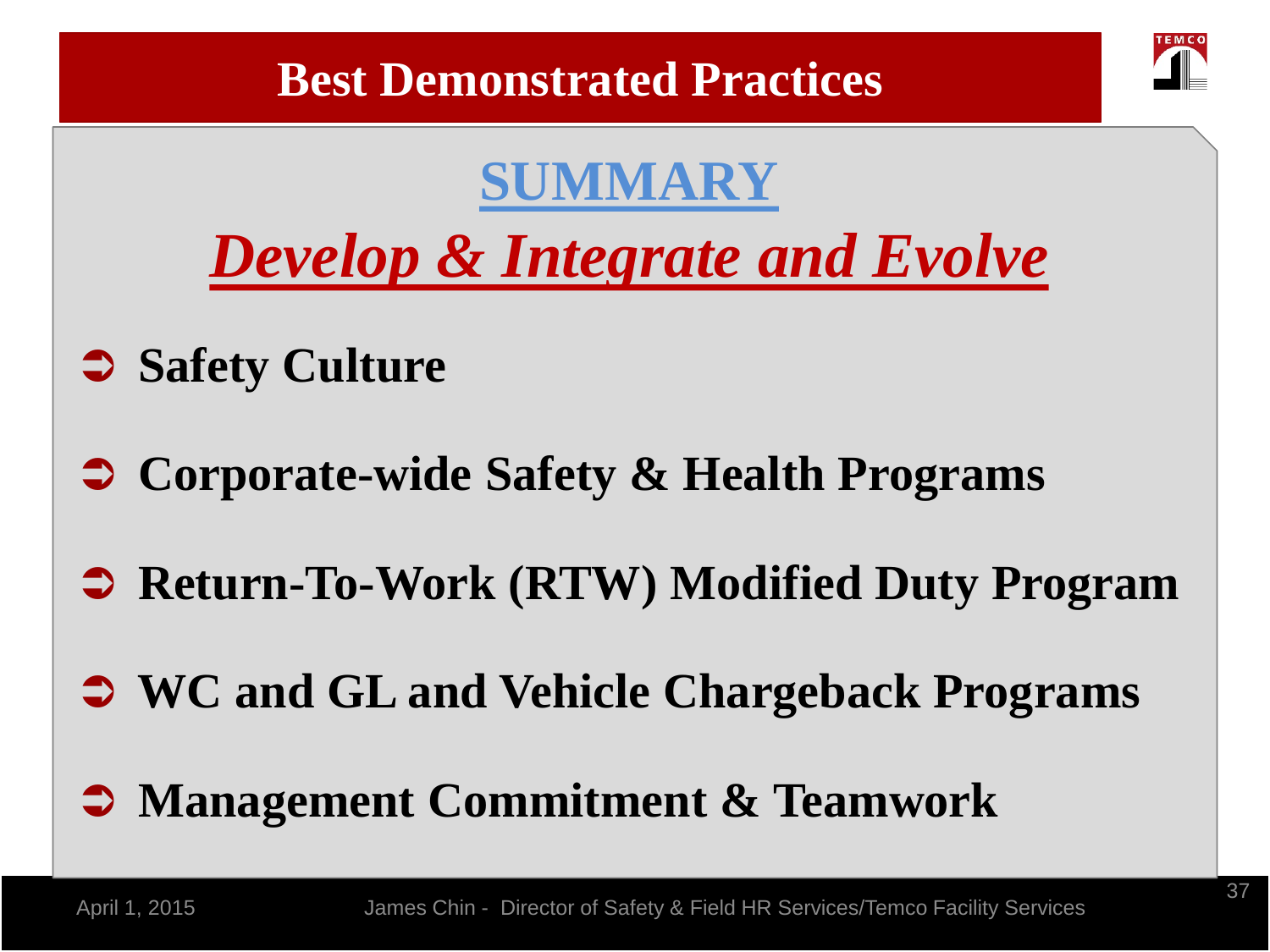

*"It is truly is an honor to return to the Long Island Chapter - ASSE after more than thirty years to present before my constituency of safety professionals at this 2015 Professional Development Conference."*

**Thank-you**

**James M. Chin**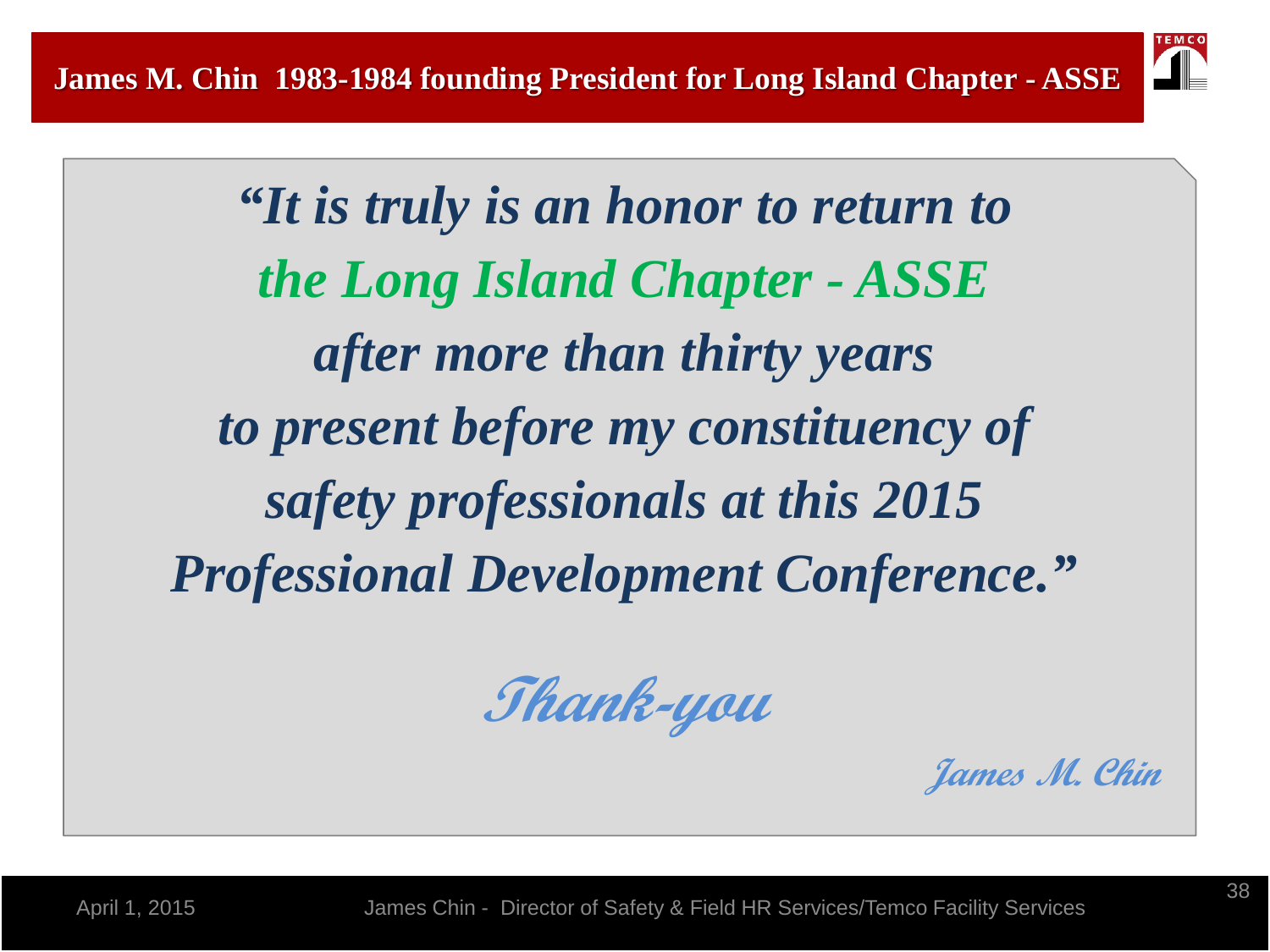

#### **James M. Chin**

*"quintessential safety & risk management professional"*

## Developed the *safety culture* for Temco Facility Services, and reaffirms Temco as the premiere building services company of choice.